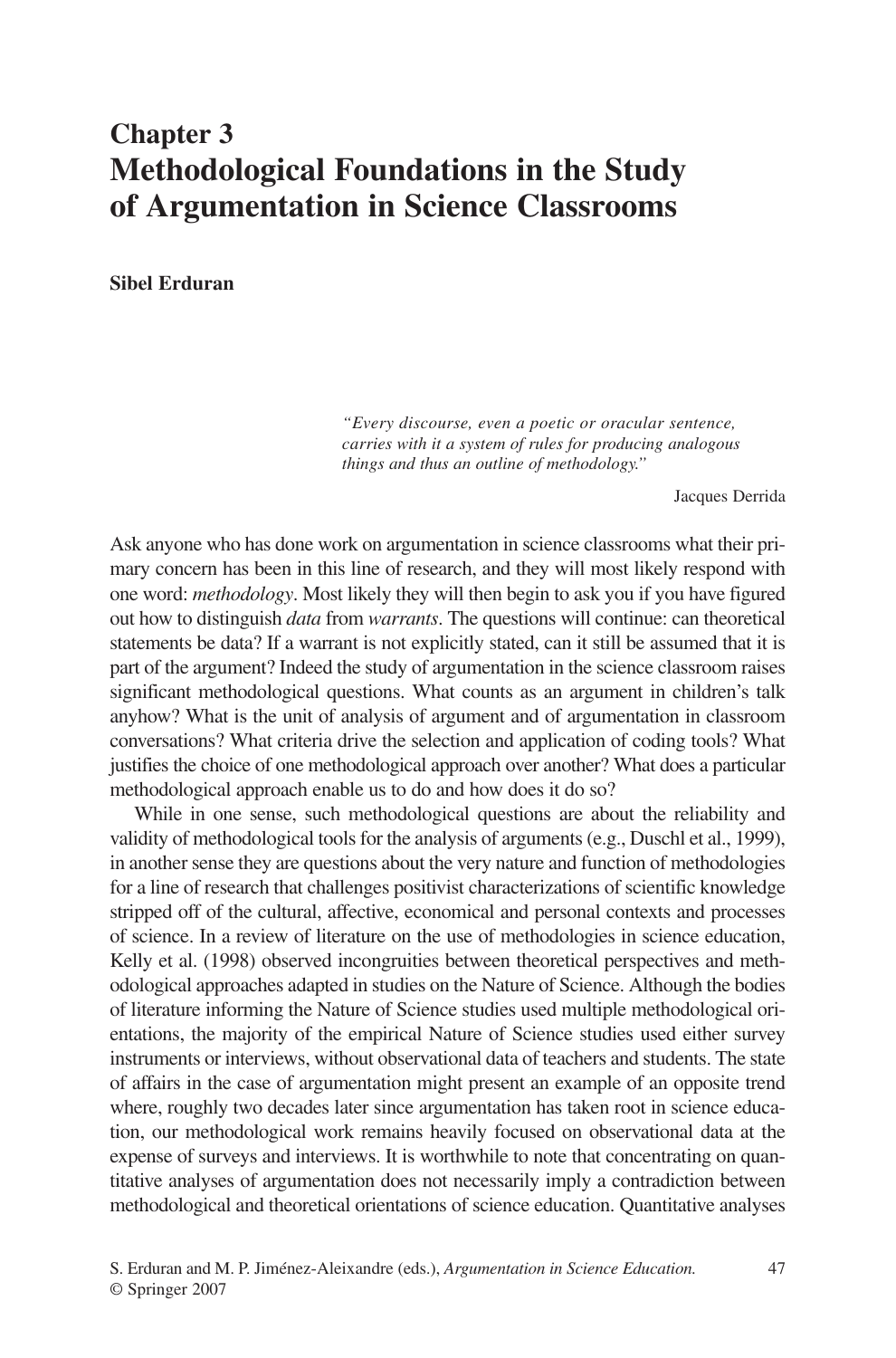address different questions from those raised by detailed analyses of classroom talk. For instance, "what correlations are there between power relations in classrooms and the ability to argue scientifically?" is a question that begs a methodological orientation based on quantitative methods whilst at the same time empowering the sociological processes of science in the classroom.

This chapter will trace issues related to such methodological questions surrounding the study of argumentation in science classrooms particularly in an effort to provide a rationale for what methodological approaches enable science education researchers to accomplish and how. For example, methodological tools need to be refined enough to generate a set of indicators for the quality of arguments generated in the learning environment (Erduran et al., 2004). A further emphasis of the chapter will be on the application of particular theoretical frameworks (e.g., Toulmin, 1958; Walton, 1999) as well as the generation of categories from data-driven approaches (Sandoval & Reiser, 2004; Maloney & Simon, 2006). In so doing, the chapter will problematize the adaptation of theoretically and empirically grounded perspectives as methodological approaches, and it will investigate some challenges that such approaches can pose. Finally, the role of methodological innovations in contributing to the knowledge base in science education will be explored. In particular, the case of Stephen Toulmin's (1958) work will be used to illustrate what contribution the adaptation of his framework on argument has made to knowledge in science education. A significant body of argumentation literature in science education has been based on Toulmin's work (e.g., Erduran et al. 2004; Jiménez-Aleixandre et al., 2000).

It is interesting to note that even though science education as a field remains minimally influenced by philosophical analyses (Scerri, 2002), the uptake and impact of Toulmin's framework on argument (particularly as a methodological tool) has mirrored trends within philosophy itself. In "A Citation-Based Reflection on Toulmin and Argument", Ronald P. Loui (2005) uses citation counts to measure the influence of Toulmin's work. He reports that citations in the leading journals in the social sciences, humanities and science and technology put Toulmin and his works in the top 10 among philosophers of science and philosophical logicians of the 20th century. Thus, he concludes, Toulmin's *Uses of Argument*, and work in general, have been essential contributions to 20th-century thought. Even though there has been no quantitative measures of the impact of Toulmin's work in science education, qualitatively it would be difficult to disagree with the position that Toulmin's work has influenced the work of many science educators has had in the literature. Prevalence of Toulmin's work in application to the study of argumentation in science classrooms (e.g., Erduran et al., 2004) will be used as a case example of how methodological approaches can contribute to the development of knowledge in science education.

#### **Analysis of Argumentation in School Science**

In the 2003 Conference of the European Science Education Research Association, I was asked to be a discussant for a session titled "Communication and Discourse Analysis in the Science Classroom." The session included five papers and used a range of theoretically driven analytical frameworks for the study of discourse in science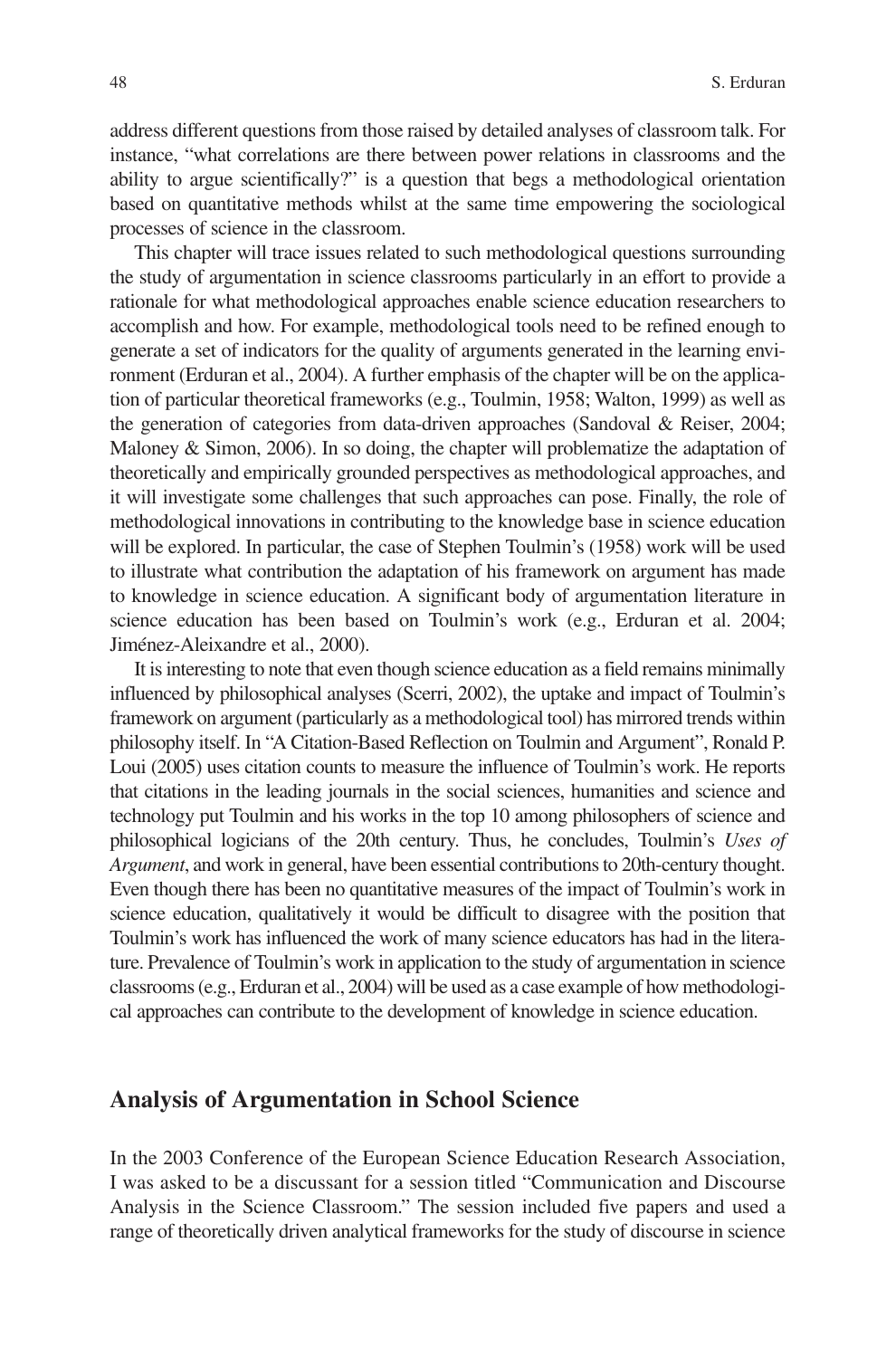classrooms. The work from a couple of these presentations has subsequently been published. Jiménez-Aleixandre and Pereiro Muñoz (2005) used Toulmin's framework to study students' interactions in small groups. Castells et al. (2007) used Perelman's Theory of Argumentation to frame teacher–student interactions from both epistemological and communicative perspectives. Marquez, Izquierdo and Espinet (2006) used Halliday's model of Functional Grammar to interpret communicative and linguistic aspects of teachers' actions. Piccinini and Martins (2005) used Kress and colleagues' semiotic modes to interpret teacher–student interactions. Scott and Mortimer (2005) drew on sociocultural perspectives including the work of Lev Vygotsky to study a range of interactions in the classroom including student–student interactions. An overarching theme across these papers was the assumption that there are teaching and learning situations that can be captured in semiotic interactions and that the study of semiotic interactions can inform and improve science education.

This conference session embodies some of the methodological issues in the study of argumentation particularly the adaptation of a certain theoretical stance from a leading scholar in a related field such as philosophy and linguistics. In a similar spirit as the ESERA session, literature on argumentation in science education has witnessed the adaptation of theoretical perspectives for methodological use (Erduran et al., 2004; Zohar & Nemet, 2002; Jiménez-Aleixandre et al., 2000) as well as the generation of analytical tools from a more *grounded* approach (Sandoval & Reiser, 2004; Maloney & Simon, 2006). The particular rationalization of these tools is done relative to the context of the research in which the tool was used and the purpose of the study. In the next few sections, I will review some of these approaches. In particular, I will illustrate how studies have focused on the analysis of (a) evidence and justifications; (b) epistemic practices and criteria; (c) arguers and the nature of arguments; and (d) participation in discussions, as criteria for defining and confining the analytical boundaries for argumentation in the science classroom.

#### *Evidence and Justifications*

Zohar and Nemet (2002) modified Toulmin's Argument Pattern (TAP) based on the work of Means and Voss (1996) to evaluate the quality of written arguments generated by students based on structure and content. Zohar and Nemet define an argument as consisting "of either assertions or conclusions and their justifications; or of reasons or supports" (p. 38). Strong arguments have multiple justifications to support a conclusion that incorporate relevant, specific and accurate scientific concepts and facts. Weak arguments consist of individual non-relevant justifications. Conclusions that do not include some type of justification are not considered arguments. Zohar and Nemet also collapsed Toulmin's data, warrants and backings into a single category to sidestep many of the reliability and validity issues associated with Toulmin's framework, an approach also employed by Erduran et al. (2004). The criteria for the classification of justifications were (a) no consideration of scientific knowledge, (b) inaccurate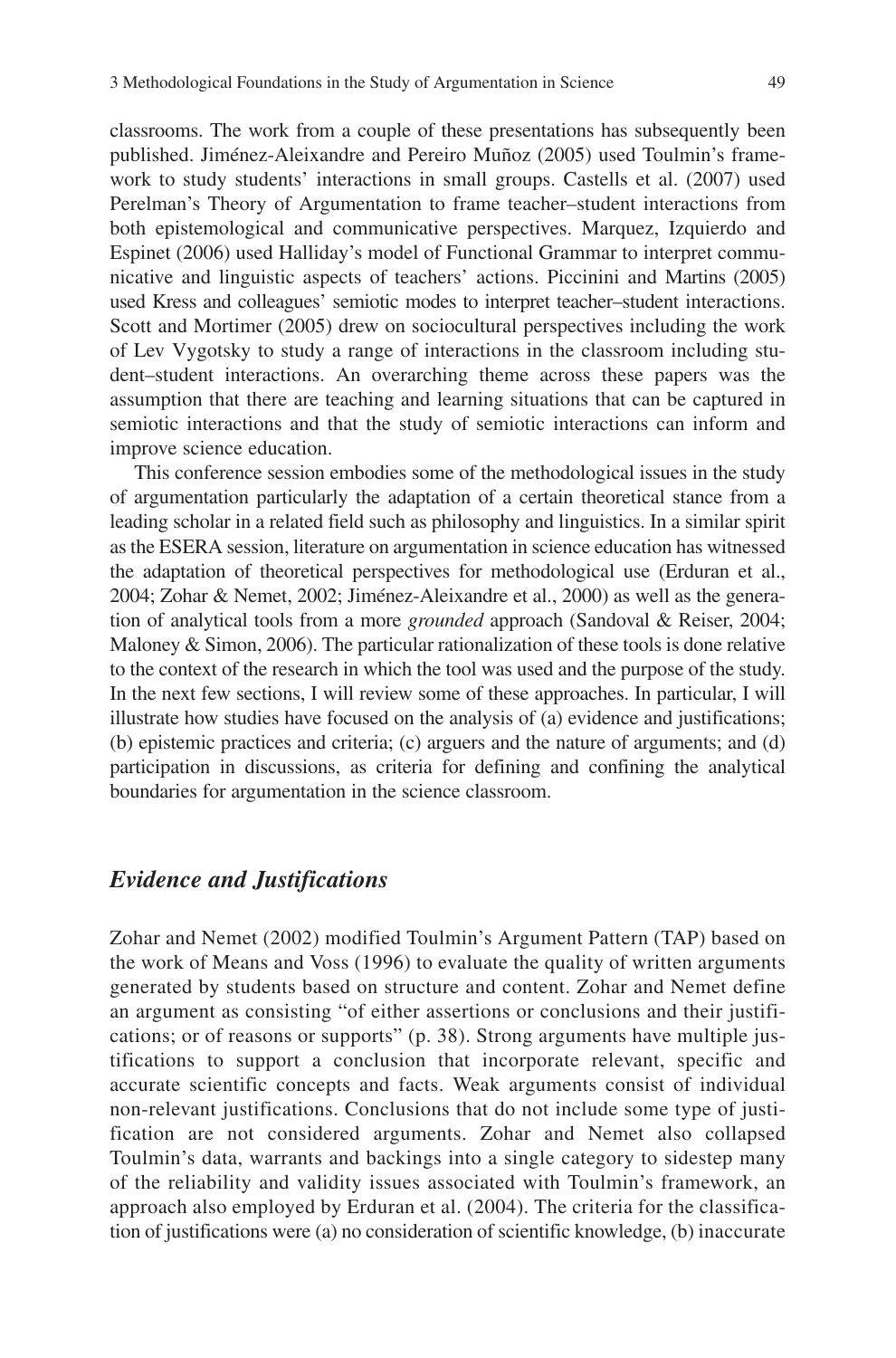scientific knowledge, (c) non-specific scientific knowledge (we need to do more tests before we can reach a conclusion), or (d) correct scientific knowledge. Zohar and Nemet's framework does not evaluate the accuracy of the claim itself. As a result, their framework works better when used to analyze arguments generated in the context of socio-scientific issues rather than in the context of scientific debates. In response to socio-scientific dilemmas that Zohar and Nemet studied, valid opposing claims can be made from multiple perspectives. However, when arguments are scientific, claims are explanatory conclusions or descriptive frameworks.

In our work (Erduran et al., 2004), we developed two methodological approaches for the analysis of discourse from whole class and small group discussions. First, we adapted TAP for the purposes of coding data that originate from whole-class conversations where successive implementation of lessons can be traced for their improved quality of argumentation. Here we have traced the frequency of TAP profiles from the same lessons that were implemented a year apart by the same teachers. Comparison of the results held the potential to investigate whether or not there was an improvement in the employment of argumentation across different lessons. Our purpose was not to report on statistically significant outcomes since our sample size was small (i.e., two lessons per teacher and no control lessons) but rather our aim was to describe a methodology that can be of use to future researchers in the quantification of arguments to test the effectiveness of interventions based on argumentation.

Our analysis provided a qualitative indication also of how teachers' specific discourse practices compare and thus how appropriate feedback can be crafted to facilitate particular teachers' implementation of argumentation. For example, the distribution of TAP profiles across the two years was very similar for each teacher but different between teachers. The tool we have developed, then, provided us with an insight into how teachers' engagement in argumentation compares and where in discourse more emphasis is needed to improve the quality of argumentation. We were also able to trace cross- and within-teacher variations in how argumentation was implemented (Simon et al., 2006). Given the research evidence that teachers' practices improve when they are empowered by reflection and understanding on their teaching actions (e.g., Loucks-Horsley et al., 1998) such insight could help create powerful strategies for more effective implementation of traditionally unfamiliar discourse forms such as argumentation.

A further outcome of our methodological approaches was a scheme reproduced in Table 3.1 where argumentation is assessed in terms of levels of the quality of oppositions or rebuttals in the student discussions in small-group format (Erduran et al., 2004). In this approach, we have focused on those instances where there was a clear opposition between students and assessed the nature of this opposition in terms of the strength of the rebuttals offered. We perceived the presence of a rebuttal as a significant indicator of quality of argumentation since a rebuttal, and how it counters another's argument forces both participants to evaluate the validity and strength of that argument. Research evidence (e.g., Kuhn, 1991) suggests that the cognitive skill of argument is, to some extent, founded on an understanding of how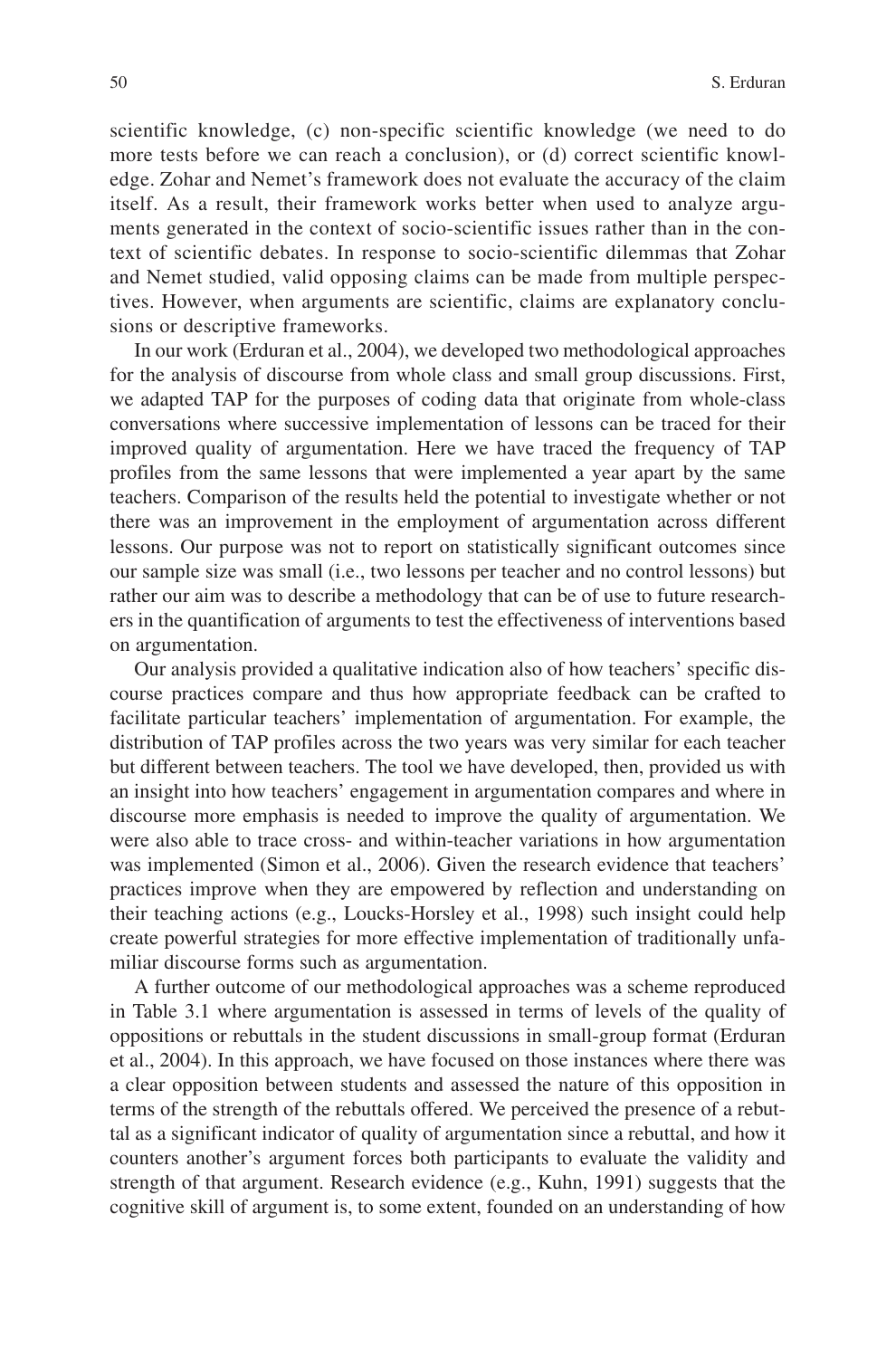| $U$ al., $200 + 1$ |                                                                                                                                                           |  |
|--------------------|-----------------------------------------------------------------------------------------------------------------------------------------------------------|--|
| Level 1:           | Level 1 argumentation consists of arguments that are a simple claim versus a<br>counterclaim or a claim versus a claim.                                   |  |
| Level 2:           | Level 2 argumentation has arguments consisting of a claim versus a claim with<br>either data, warrants or backings but do not contain any rebuttals.      |  |
| Level 3:           | Level 3 argumentation has arguments with a series of claims or counterclaims with<br>either data, warrants or backings with the occasional weak rebuttal. |  |
| Level $4$ :        | Level 4 argumentation shows arguments with a claim with a clearly identifiable<br>rebuttal. Such an argument may have several claims and counterclaims.   |  |
| Level $5:$         | Level 5 argumentation displays an extended argument with more than one rebuttal.                                                                          |  |

**Table 3.1** Analytical framework used for assessing the quality of argumentation (Erduran  $et a1.2004$ 

to rebut an opposer's point of view. In this sense, students' ability to formulate strong rebuttals is a significant goal for the teaching of argumentation.

We thus traced the quality of argument by focusing on the presence or absence of rebuttals. For instance, when there was opposition between students but the opposition consisted of only counterarguments that were unrelated, we perceived this to be low-level argumentation. In other words, in these cases, there was no indication of an understanding of a rebuttal in terms of its relation to challenging the validity of the evidence and justifications offered. There was simply no reference to the components of the argument maintained by the opposition. When, however, the rebuttal was in direct reference to a piece of evidence (data, warrants or backings) offered, thereby engaging with a presented argument, we considered this instance to be representative of higher level argumentation. In this methodological approach, we have thus emphasized the use of rebuttals and developed a strategy for using TAP as a measure of interactive discourse.

#### *Epistemic Practices and Criteria*

Kelly and Takao (2002), and Takao and Kelly (2003) developed a method to analyze longer and complex written arguments by examining term papers produced by students enrolled in an oceanography course. The term paper required students to support an abstract theoretical conclusion based on multiple data representations. The arguments generated by these students often contained multiple propositions in order to support their particular explanatory conclusion. Kelly and Takao's analytic framework focused on the relative epistemic status of these propositions and how these propositions were linked together by the author to form a persuasive argument. In order to develop this framework, Kelly and Takao relied heavily on rhetorical studies of science writing (e.g., Bazerman, 1988; Latour, 1987). To analyze an extended rhetorical argument using this framework, propositions are identified and then sorted based on epistemic level. These epistemic levels are defined by discipline-specific constructs and reflect a general distinction between lower level descriptions of data and epistemologically higher level appeals to theories within the particular domain. Once classified, Kelly and Takao determine how these propositions are linked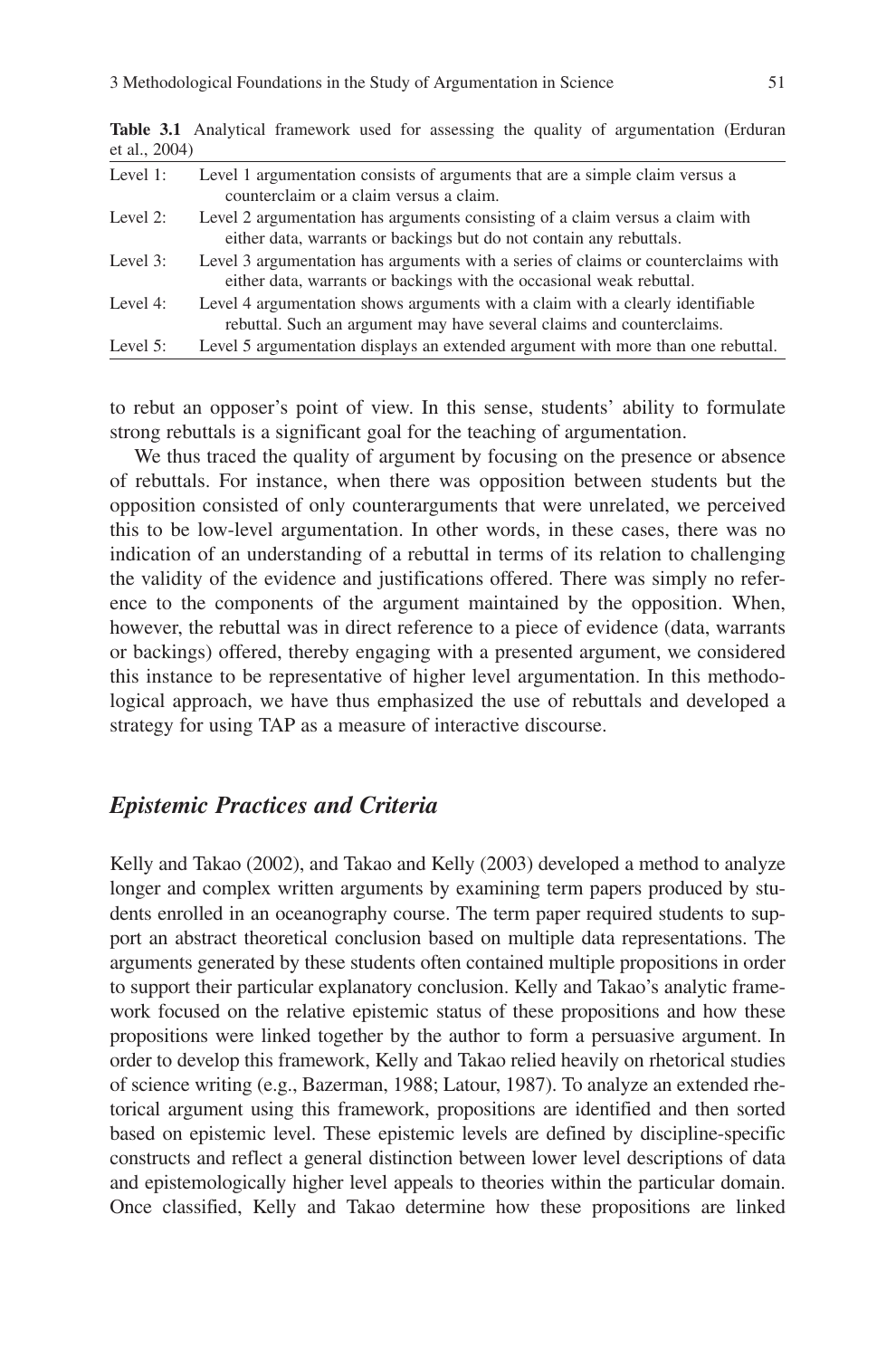together and use this information to produce a graphical representation of an argument that shows how students coordinate propositions in their writing.

Sandoval and Millwood (2005) have developed a framework for judging the quality of scientific arguments generated by students. Rather than examining arguments based on the field-invariant structural components of arguments, these authors' coding scheme attempts to assess how well students generate arguments based on fielddependent criteria. Specifically, Sandoval and Millwood's coding scheme assesses two dimensions of scientific arguments. First, conceptual quality measures how well the individual has (a) articulated causal claims within a specific theoretical framework, and (b) warranted these claims using available data. Second, epistemological quality measures how well the individual has (a) cited sufficient data in warranting a claim, (b) written a coherent causal explanation for a given phenomenon, and (c) incorporated appropriate rhetorical references when referring to data.

A strength of Sandoval and Millwood's framework is that it can determine if students can generate an argument that explains a particular observed phenomenon using a specific theory, such as natural selection. Furthermore, their framework provides information about the epistemological criteria students use when generating arguments as an end product of their own inquiry and how these criteria align with the criteria used within particular scientific domains. Sandoval and Millwood's scheme suggests that constructing high-quality arguments requires a conceptual understanding of relevant scientific theories and their application to a specific problem as well as an epistemic understanding of the criteria for high-quality arguments. These authors argue for the importance of the latter component because the manner in which students incorporate and refer to data in their writing reflects their implicit epistemological commitments about the nature and role of data in the generation and evaluation of scientific knowledge. For example, Sandoval and Millwood's (2005) analysis indicates that students are able to apply their understanding of natural selection to generate an argument that is consistent with the major tenets of natural selection.

However, the overall pattern of warrant and evidence citation suggests that although students understand the importance of linking evidence and claims, students tend to rely on a single piece of data when supporting a particular claim. As a result, students often do not include a comparison of data from multiple sources when warranting a claim where when such comparisons are needed. Sandoval's earlier work (Sandoval, 2003) also indicates that students often interpret data incorrectly even though they can articulate a specific explanation in terms of a guiding theory. A key contribution of Sandoval and colleagues' analytical frameworks is the observation that field-dependent criteria are important in the analysis of arguments.

#### *Arguers and Nature of Arguments*

Zembal-Saul et al. (2003) developed a rubric to analyze pre-service teachers' arguments (Table 3.2). The rubric consisted of four main categories: causal coherence and structure; evidence; justifications and evaluations. In a qualitative case study,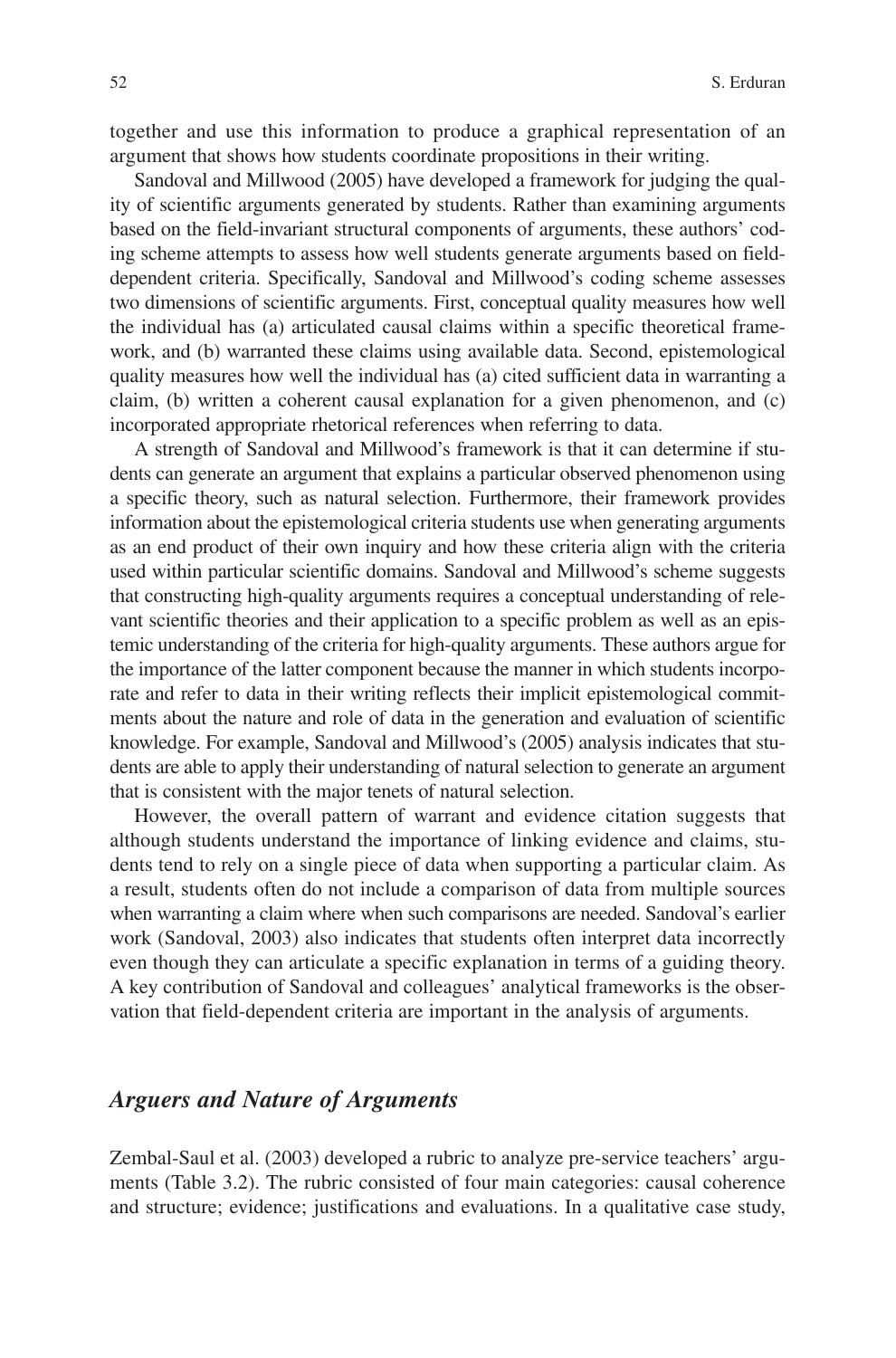#### **Table 3.2** Rubric for analyzing pre-service teachers' arguments (Zembal-Saul et al., 2003)

- 1. Causal Coherence/Causal Structure
	- (a) A network representation of causal relations was constructed based on students' explanations.
	- (b) Description of the causal sequence
		- (i) Do explanations articulate specific cause-and-effect relationships?
		- (ii) Are causal relationships logically connected?
		- (iii) Are causal relationships and their connections explicitly stated?
		- (iv) Do they consider the possibility of more than one cause (multiple causal lines)?
	- (c) Do they consider the possibility of multiple factors interacting to produce a phenomenon?
	- (d) Does the causal structure reflect domain-specific principles (e.g., selective pressure, change in frequency traits in population, initial variation, differential survival)?
- 2. Evidence
	- (a) Is there evidence to support each claim?
	- (b) Is the evidence relevant to the claim?
	- (c) Do they make valid inferences from data?
	- (d) Do they use principles of knowledge within the domain?
	- (e) Do they sort data in appropriate ways (e.g., based on population characteristics such as sex and age)?
	- (f) In which cases do they have more or less pieces of data linked as supporting evidence? What distinguishes parts that are supported with several pieces of evidence and those that are not?
	- (g) Do they tend to use individual data or representations of population patterns such as graphics? In what circumstances do they use different kinds of evidence?
	- (h) Do they tend to use qualitative data or quantitative data to support their claims? In what circumstances do they use different kinds of evidence?
	- (i) How do they describe their pieces of evidence (e.g., annotation box in software)? Do such descriptions vary depending on the type of evidence (e.g., graphs, field notes)?
	- (i) Is it possible to identify any changes in these aspects across the unit (e.g., when do they start to use a type of evidence?)?
- 3. Data justifications
	- (a) Do students provide justification for why data is relevant to support a claim?
	- (b) What kind of justification do they use?
	- (c) Are there particular instances in which justification is absent/present?
- 4. Thinking about their explanations (evaluating their explanations)
	- (a) How do they categorize their explanations (e.g., accepted completely; accepted with changes)?
	- (b) How do they justify this categorization?

pre-service science teachers enrolled in their advanced methods course participated in a complex, data-rich investigation. Fundamental to the investigation was the use of the *Galapagos Finches* software and an emphasis on giving priority to evidence and constructing evidence-based arguments. The primary sources of data were the electronic artifacts generated in the *Galapagos Finches* software environment and the videotaped interactions of both pairs as they investigated the data set, constructed and revised their arguments, engaged in peer review sessions, and presented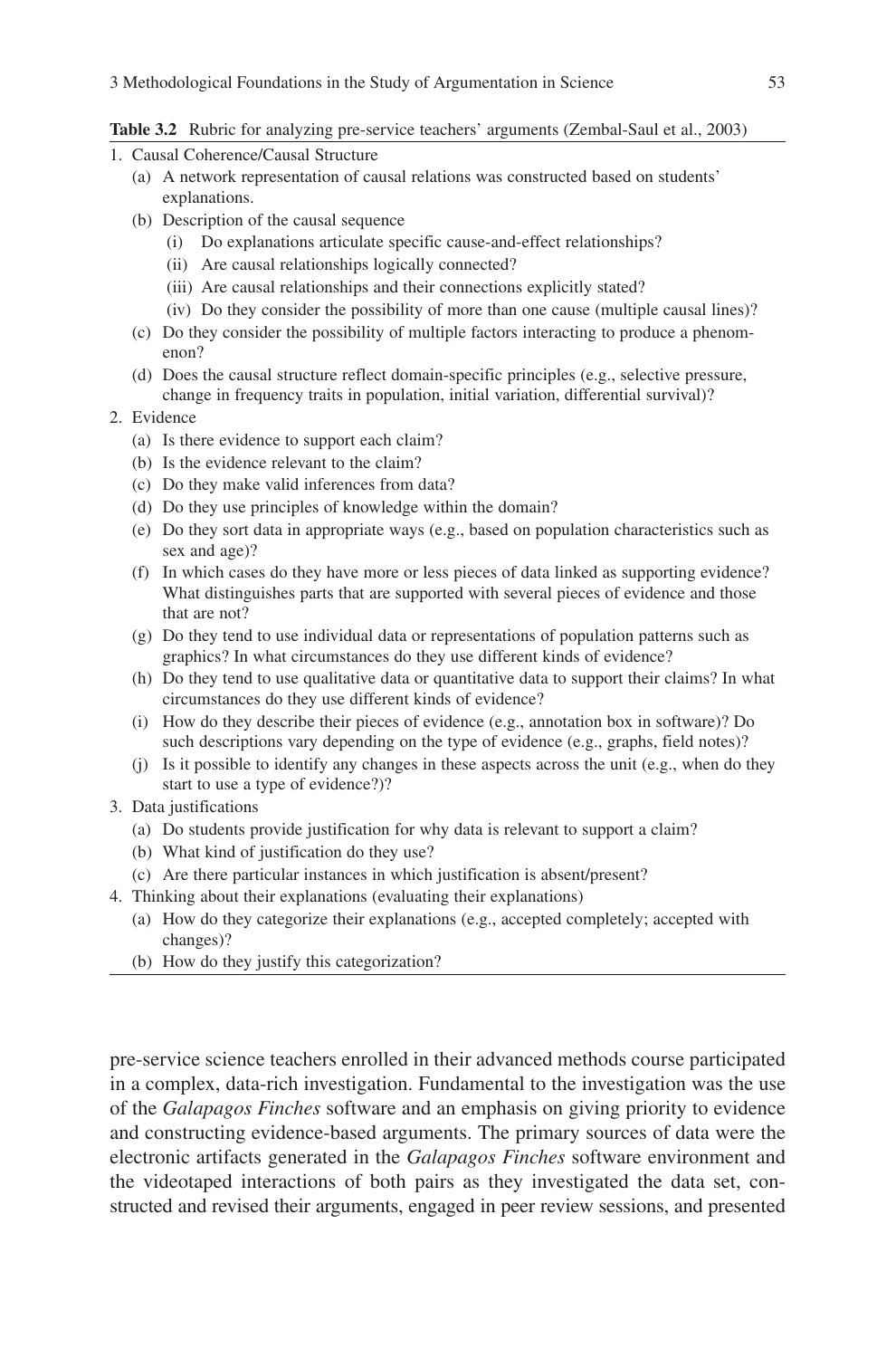their arguments to the class at the end of the unit. One of the outcomes of the case study was that using the software pre-service science teachers consistently constructed claims that were linked to evidence from the investigation. Another outcome was that although pre-service science teachers consistently grounded their arguments in evidence, they still exhibited a number of limitations reported in the literature.

Hogan and Maglienti (2001) developed a coding scheme for rating participants' overall judgment of a conclusion (Table 3.3). These researchers examined the criteria that middle school students, non-scientist adults, technicians, and scientists used to rate the validity of conclusions drawn by hypothetical students from a set of evidence. The groups' criteria for evaluating conclusions were considered to be dimensions of their epistemological frameworks regarding how knowledge claims are justified, and as such how they are integral to their scientific reasoning. Quantitative and qualitative analyses revealed that the responses of students and non-scientists differed from the responses of technicians and scientists, with the major difference being the groups' relative emphasis on criteria of empirical consistency or plausibility of the conclusions.

Lawson (2003) argues that science educators should focus their efforts on helping students learn how to generate the type of arguments that are used and valued by scientists rather than focusing on a more general account of argument structure. From his perspective, the goal of developing an argument in science is to "determine which of two or more proposed alternative explanations (claims) for a puzzling observation is correct and which of the alternatives are incorrect" (p. 1389). This process requires the generation of an argument that consists of not only a tentative explanation that may be correct but also includes how this explanation was tested based on the generation of specific predictions and the analysis of evidence. Lawson describes this type of argument as a hypothetico-predictive argument. According to Lawson, this type of argument, which evaluates the validity of alternative explanations based on hypothetico-deductive reasoning, is much more convincing than arguments that rely on evidence, warrants, and backings to convince

| Level          | Description                                                                                                                                                                                   |
|----------------|-----------------------------------------------------------------------------------------------------------------------------------------------------------------------------------------------|
| $\Omega$       | Does not mention any relevant strengths and weaknesses of the conclusion.                                                                                                                     |
| 1              | Mentions some relevant strengths and weaknesses of the conclusion, but not the<br>major ones. Also uses agreement with personal inferences or views as a basis for<br>judging the conclusion. |
| 2              | Mentions some strengths and weaknesses of the conclusion, but not the major ones.<br>Does not base judgments on agreement with personal inferences or views.                                  |
| 3              | Mentions the major strengths and weaknesses of the conclusion, but also uses<br>agreement with personal inferences or views as a basis for judging the<br>conclusion.                         |
| $\overline{4}$ | Mentions the major strengths and weaknesses of the conclusion. Does not base<br>judgments on agreement with personal inferences or views.                                                     |

**Table 3.3** Coding of conclusions (Hogan & Maglienti, 2001)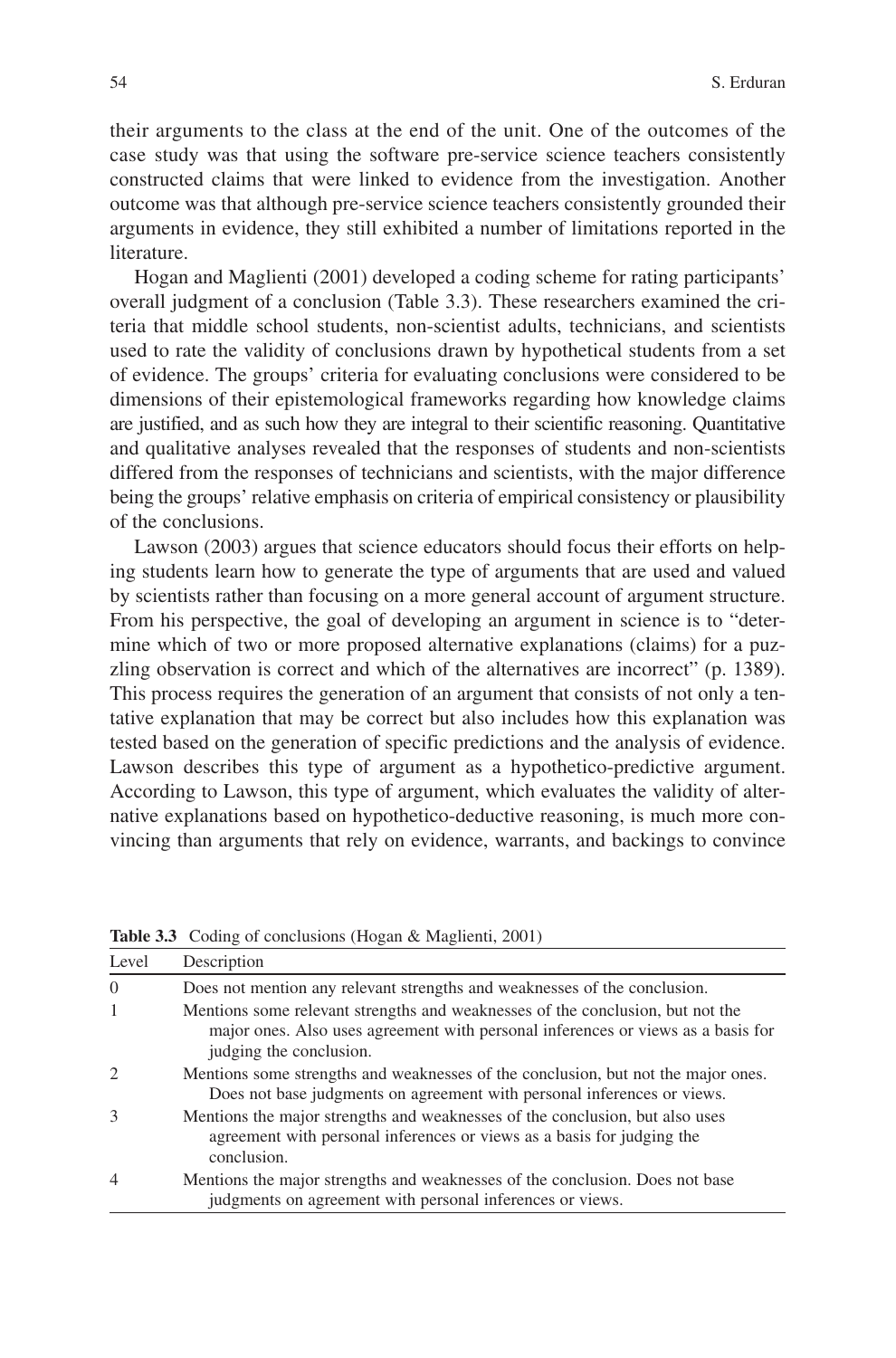produce one or more specific observable results.

others of the validity of a claim because it can provide evidence for one explanation and at the same time provide evidence against another. The process of constructing a hypothetico-predictive argument begins with an observation that provokes a casual question and the generation of one or more tentative explanations. Once generated, these explanations must be tested in order to establish their validity. To test the validity of an explanation, one must begin by assuming that the explanation is

The words, "if/and/then" are used to link the explanation and the imagined test to the prediction. Once a test is planned and conducted, the observed results constitute evidence. This evidence is then compared with the prediction. This match or mismatch of evidence and prediction can then be used to draw a conclusion regarding the validity of the explanation. Lawson indicates that the overall quality of this type of argument should be evaluated based on its deductive validity rather than the presence and strength of warrants, which he contends, is the same criterion used by scientists to assess the quality of arguments generated by the scientific community.

correct. Next, one must imagine a test that, together with the explanation, should

#### *Participation in Discussions*

Maloney and Simon (2006) developed a coding system to show different approaches to engaging in discussion. The system, termed a "Discussion map", was designed to identify the nature and extent to which children engaged in sustained argumentation dialogue. The construction of these maps was initially informed by the work of Chinn and Anderson (1998), who used "argument networks" to analyze the structure of discourse of children in small groups as they discussed issues raised by stories (not scientific in nature). One of the major problems encountered in the use of argument networks was of a practical nature; a transcript that was 4 pages in length produced an argument network that required 13 pages. However, the construction of argument networks identified the need for some diagrammatic representation of the discourse, as the diagrams demonstrated clearly the varying patterns of discussion for the different activities. For example, they showed whether the arguments put forward were discussed by the group or ignored, and whether arguments were followed by the presentation of a new claim. For opposing arguments, the diagrams indicated whether the evidence was examined to evaluate the opposing claims or whether claims were just accepted and not challenged.

The diagrams also showed which children were taking part in the discussions. As a result of this pilot work and the developing clarity about the requirements to aid analysis, the "Discussion Map" was devised to capture all these features in a more economic way. A Discussion Map is constructed through identifying key episodes of "talk" that include argumentative discussion using evidence. These episodes are termed "Argument", "Review", and "Clarification". A fourth category of talk was needed to complete the transcript analysis, so that the Discussion Map captures the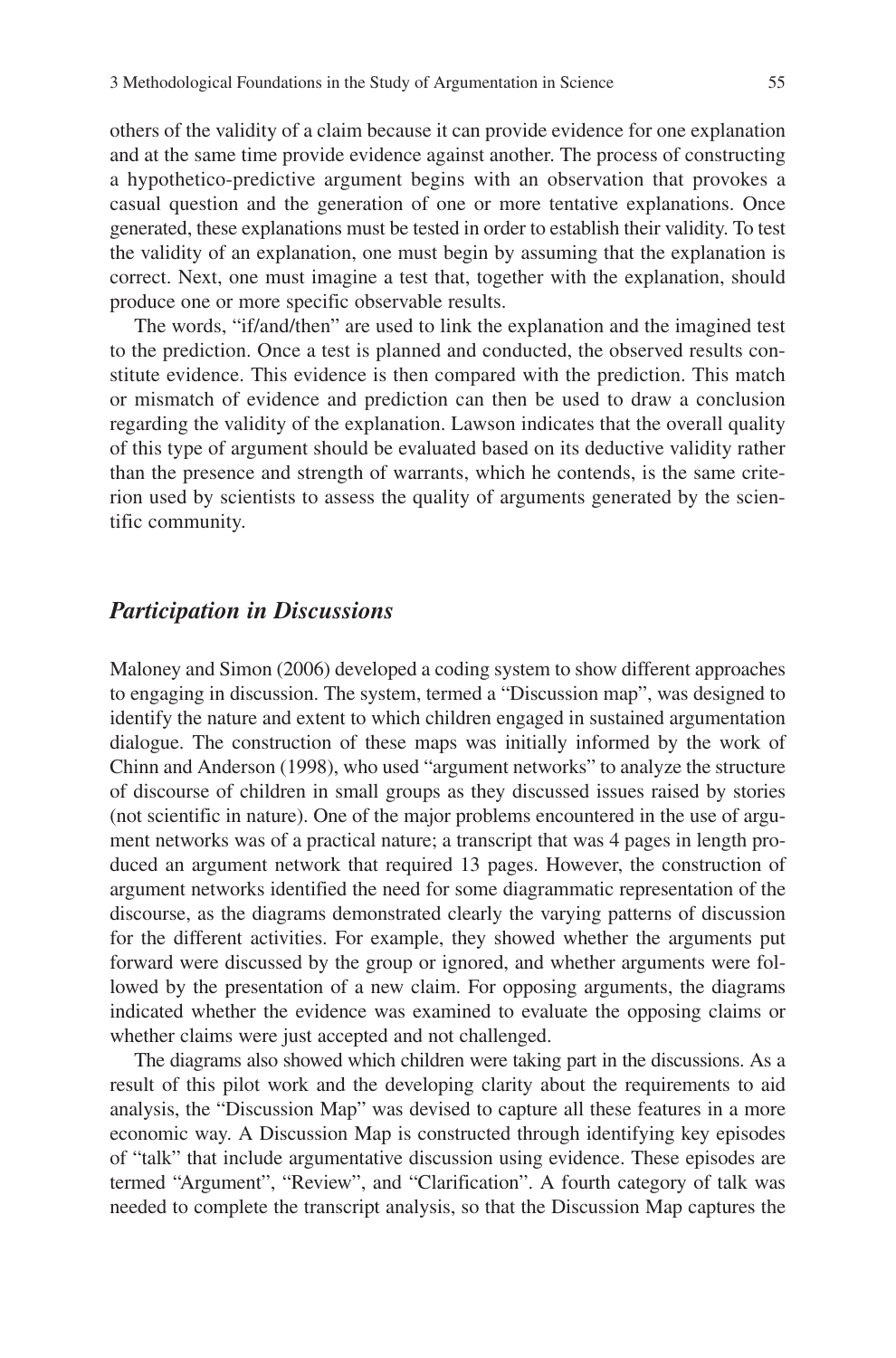intervals and frequency of the key episodes of talk—this fourth category includes all other types of discourse and is termed "Other Talk".

#### **Trends in the Literature on Analysis of Argumentation**

The preceding review of literature is not intended to be exhaustive and thus cannot be used as a definitive source for analytical perspectives on argument in science education. However, it is noteworthy to state that the pattern in the use of analytical frameworks to study argumentation in school science has tended to emphasize the qualitative aspects of the structure of an argument and the processes of argumentation. Given the labor-intensive nature of analysis of classroom and group talk, this observation is not surprising. In our work (Erduran et al., 2004) we attempted to develop quantitative measures of the quality of argumentation and yet it is unlikely that our methodological approach can be realistically adapted for large-scale studies. Neither should they be if the questions that such methodology targets make large-scale quantitative measures meaningless. Consider the task of a biochemist who is interested in the particular features of a protein, perhaps how certain amino acid sequences might dictate the function as an enzyme. It would be meaningless to generalize or to quantify the features of such sequences to all enzymes given their particular functions. In other words, it is the particular nature of the object of study that is of interest and that guides the research question.

Whilst it is important to focus on discourse to illustrate the nature of argumentation and reasoning (for further reference on a review of analytical approaches, see Clark et al., in press), it is equally important to introduce methodological approaches that aim at addressing different questions, particularly questions that seek understanding of correlations and associations. For instance, a question such as "is there a significant impact of argument skills on subject knowledge in science?" would necessitate that tools are generated and applied to data to measure both argument skills and subject knowledge, and that the joint use of these tools can be justified.

Furthermore a significant deficit in the literature remains which is the paucity of research on quantitative analysis of argumentation, not at the level of conversational analysis but at the level of conceptual categories that are of significance to science education. For example, there is limited understanding of how teachers' beliefs about pedagogical values of discussions might correlate with their emphasis in their teaching of argumentation. Likewise there are no measures of teachers' and students' attitudes and beliefs about the role of argument in science and in science education. One exception to this overall pattern is the work of Sampson and Clark (2006) who have developed a questionnaire to assess the correlation between argumentation skills and understanding of the nature of science. Overall, however, the trends in the literature point to the challenges that researchers have experienced in the qualitative analyses of argumentation in the science classroom which is the focus of our discussion in the next section.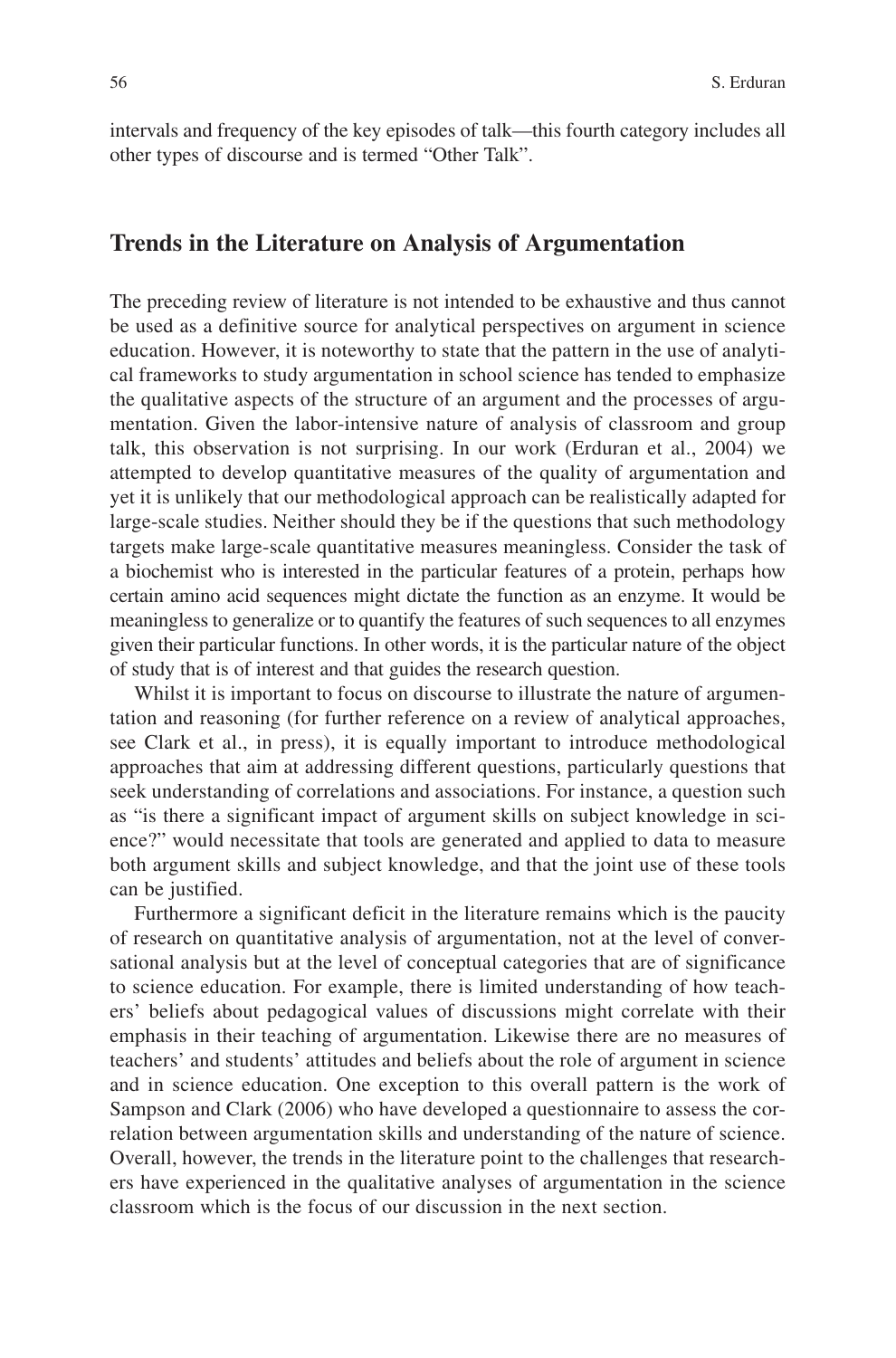#### **Coding Arguments: Challenges and Compromises**

A major issue in the study of argumentation in either written or verbal data is the unit of analysis. What becomes of the boundary markers of the data where arguments begin and end? Decisions have to be made regarding how the data will be split and subsequently how the chunks will be categorized and interpreted. Is an argument located within one person's argument or would a set of statements still count as the components of an argument even if the talkers may not have intended them to be part of a bigger whole? Let us explore such questions taking on a definition of argument based on Toulmin's work.

Toulmin's Argument Pattern (TAP) (Fig. 3.1) illustrates the structure of an argument in terms of an interconnected set of a claim; data that support that claim; warrants that provide a link between the data and the claim; backings that strengthen the warrants; and finally, rebuttals which point to the circumstances under which the claim would not hold true. More specifically, a claim is an assertion put forward publicly for general acceptance. Data and warrants are the specific facts relied on to support a given claim. Backings are generalizations making explicit the body of experience relied on to establish the trustworthiness of the ways of arguing applied in any particular case. Rebuttals are the extraordinary or exceptional circumstances that might undermine the force of the supporting arguments. Toulmin further considers the role of qualifiers as phrases that show what kind of degree of reliance is to be placed on the conclusions, given the arguments available to support them. (Toulmin's framework will be discussed in more detail in a later section of this chapter.)

Despite its use as a framework for defining argument, the application of TAP to the analysis of classroom-based verbal data has yielded difficulties. The main difficulty has been in the clarification of what counts as claim, data, warrant and backing. Kelly et al. (1998) applied TAP to the analysis of student dyadic spoken discourse. This study identified the potential uses of Toulmin's method but also



**Fig. 3.1** Toulmin's argument pattern (Toulmin, 1958)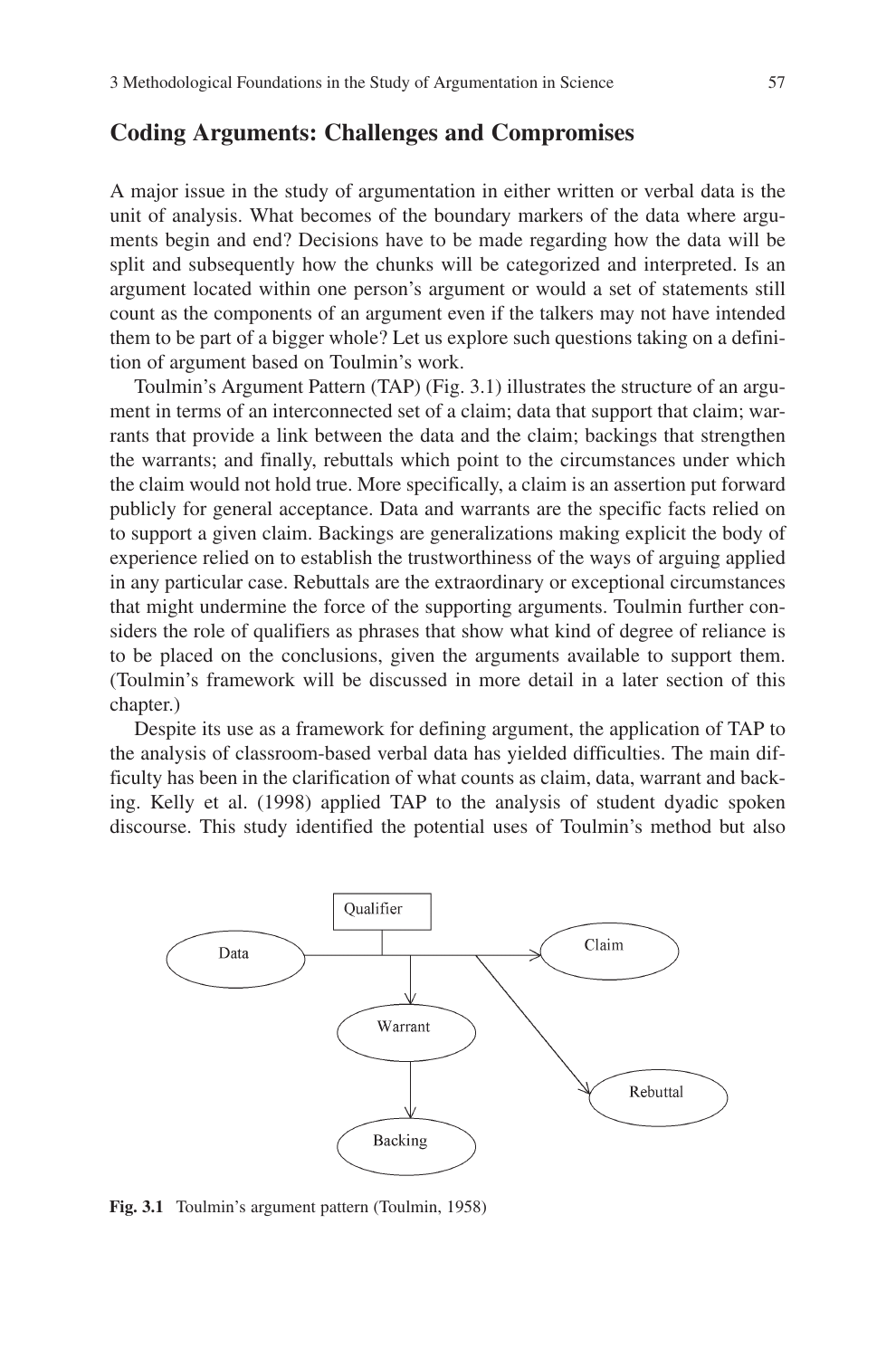highlighted some methodological problems. The authors found that organizing student discourse into Toulmin's argument components required careful attention to the contextualized use of language. According to Kelly and his colleagues, while the Toulmin model makes distinctions among statements of data, claim, warrant and backing, the scheme is restricted to relatively short argument structures and the argument components pose ambiguities. Statements of claims can serve as a new assertion to be proven or can be in service to another claim, thus acting as a warrant.

In a subsequent study, Kelly and Chen (1999) modified Toulmin's model by drawing on the work of Latour (1987). They thus considered the epistemic status of students' claims in their writings and sorted these according to the model presented by Latour. This form of analysis allowed for the consideration of claims at multiple levels of theoretical generality and matched well with the categorical description of transactional use of language. Other researchers (see Duschl this book) have preferred to use other analytical tools such as Douglas Walton's scheme on presumptive reasoning, justifying their choice on the ambiguity surrounding the key features of TAP in application to real discourse.

Let's illustrate the difficulties encountered in the coding of arguments using TAP with an example. The episode comes from our published work (Erduran et al., 2004) conducted in a middle school in London where we explored children's argumentation in whole class discussions. The students were asked to evaluate a set of statements regarding the phases of the moon.

| Teacher | Statement A, "The moon spins around, so the part of the moon that         |
|---------|---------------------------------------------------------------------------|
|         | gives out light is not always facing us." Julian, A?                      |
| Student | The moon doesn't give out light.                                          |
| Teacher | Right, so that's why A is wrong. That's true. How do you know that?       |
| Student | Because the light that comes from the moon is actually from the sun.      |
| Teacher | He is saying the light that we see from the moon is actually a reflection |
|         | from the sun. How do we know that?                                        |
| Student | Because the moon is blocked by the                                        |

In our earlier work, we have used this example to illustrate how we resolved some of the issues involved in coding. I will reconstruct this example here to illustrate some of the key challenges that we faced in coding arguments in our work. In this example, one could consider the statement "The moon spins around" as a piece of data that supports the claim "So the part of the moon that gives out light is not always facing us." One could also argue, however, that the student's choice of "A" (the statement on the card) is the main claim. In other words, "A is right" can be considered an implicit claim that is challenged by the next claim "The moon doesn't give out light." Deciding which of statements to take as a claim (i.e., "The moon spins around" or "A is right") can thus become problematic.

Examining the use of words such as "so" and "because" can help resolve some ambiguities. Indeed, the use of the operative word "so" which itself is implied in Toulmin's definition (for reaching conclusions from data) makes the first case described highly convincing. In other words, there is little doubt that there is a claim and a justification, whatever the precise nature of this justification might be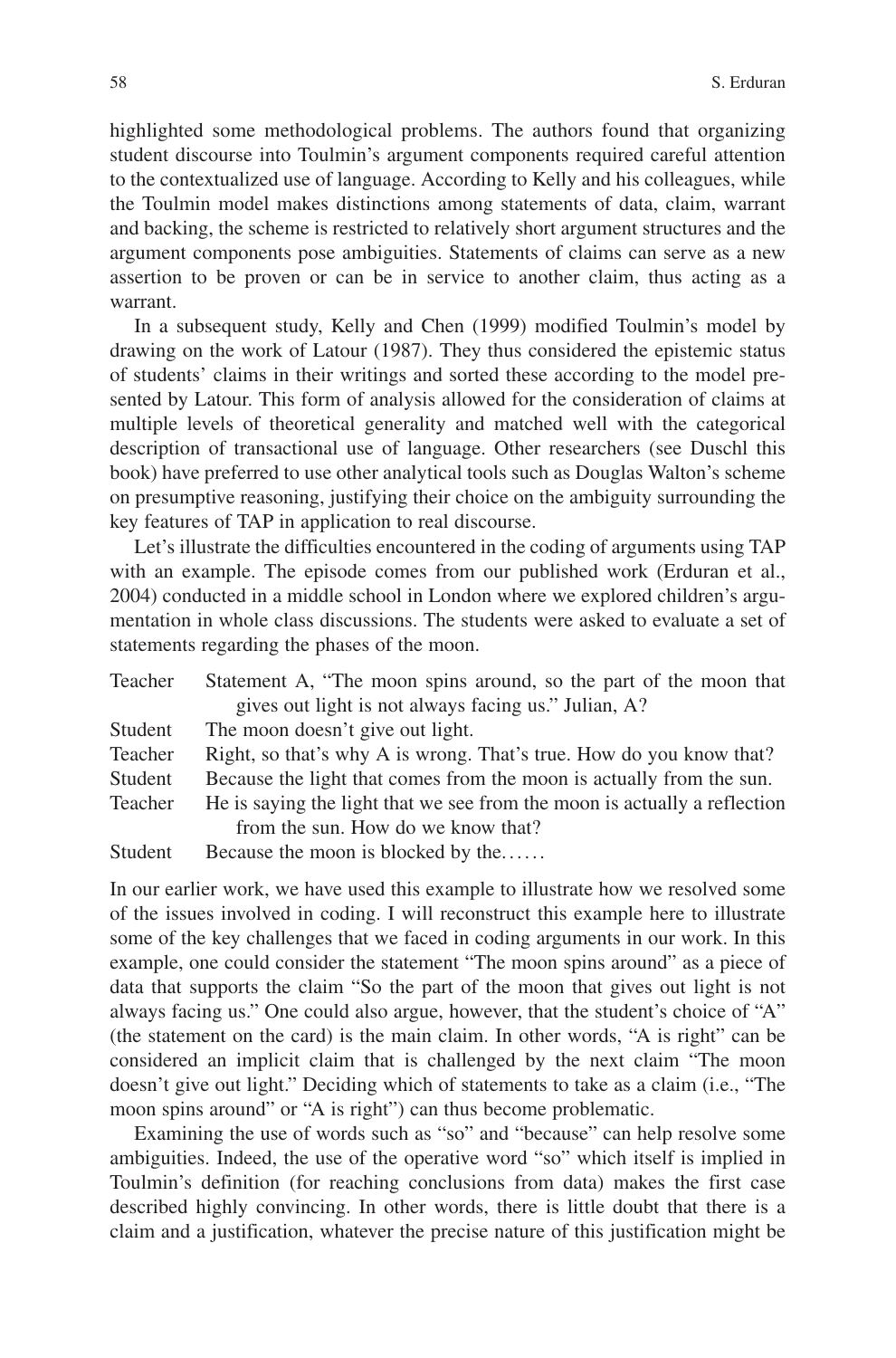or indeed whichever statement ("The moon spins around" or "The part of the moon that gives out light is not always facing us") is taken to be the main claim. The use of the next statement "The moon doesn't give out light" as a rebuttal creates an opposition to the justification used in the primary argument. The student's further elaboration of reasoning in "Because the light that comes from the moon is actually from the sun" is an effort for a justification of the rebuttal. Viewed in this way, ambiguities about what counts as claim, data, rebuttal and so on can be resolved. Even though all the statements above can be considered as claims in themselves, in the course of the reasoning, they can be positioned to be data or rebuttal relative to the main claim that creates an impetus for the generation of the subsequent statements. Indeed many aspects of an argument can be considered "nested" where, for instance, data of one argument could count as a claim for another argument.

Resolving such differences in coding is not a matter specific to analysis of argument. Establishing clearly defined and codable categories is a major issue in qualitative data analysis in general. As in any kind of analysis, a significant issue is that the categories have to be tight enough to be able to capture what we want them to capture. The nature of codes and the strategy for coding will depend on the purpose of the investigation as well as the questions that the research is trying to address. For the purposes of coding, the researcher would need to specify the instructions for new coders so as to ensure that reliable coding can occur. For example, in the preceding episode, a researcher may make a decision that the statement cards will be treated as main claims relative to which all other statements will be positioned.

Apart from ambiguities in what counts as a claim, data and warrant, other challenges exist for the coding of arguments. For instance, if the components of an argument are repeated, can we establish that a new argument is not introduced to count as another argument? Can we establish the role and function of such repetition in conversation? What if the student says a bit more in a sequence of talk? Would spatially separate but seemingly related statements count as parts of the same argument and add to the original argument? The researcher will also need to create boundaries and rules for such cases. A further issue is the nature of evidence used as data, warrants and backings. Can theoretical statements count as evidence or should evidence be empirically based? Can opinions, beliefs, ideas and values count as evidence? Is there a difference between what counts as evidence in scientific and socio-scientific contexts? The source of the components of the argument—i.e., whether or not they are empirical and theoretical—presents another problem for coding arguments. Researchers might be interested in examining the validity of arguments relative to the use of evidence. In certain respects the use of empirical evidence might be more favorable than theoretical evidence. In others, theoretical statements might be the only source of evidence, for instance, the use of the atomic theory in arguments about why a chemical reaction takes place in a particular way and not in another fashion.

A further challenge in the study of argumentation in science education is the extent to which codes of arguments can frame pedagogical and learning aspects of argumentation. Zembal-Saul et al.'s (2003) rubric for analyzing teachers' arguments rests heavily on their understanding and use of argument structure and process. In our work on the professional development of science teachers to include argumentation in their teaching, we developed a hierarchy of codes that are intended to capture the pedagogical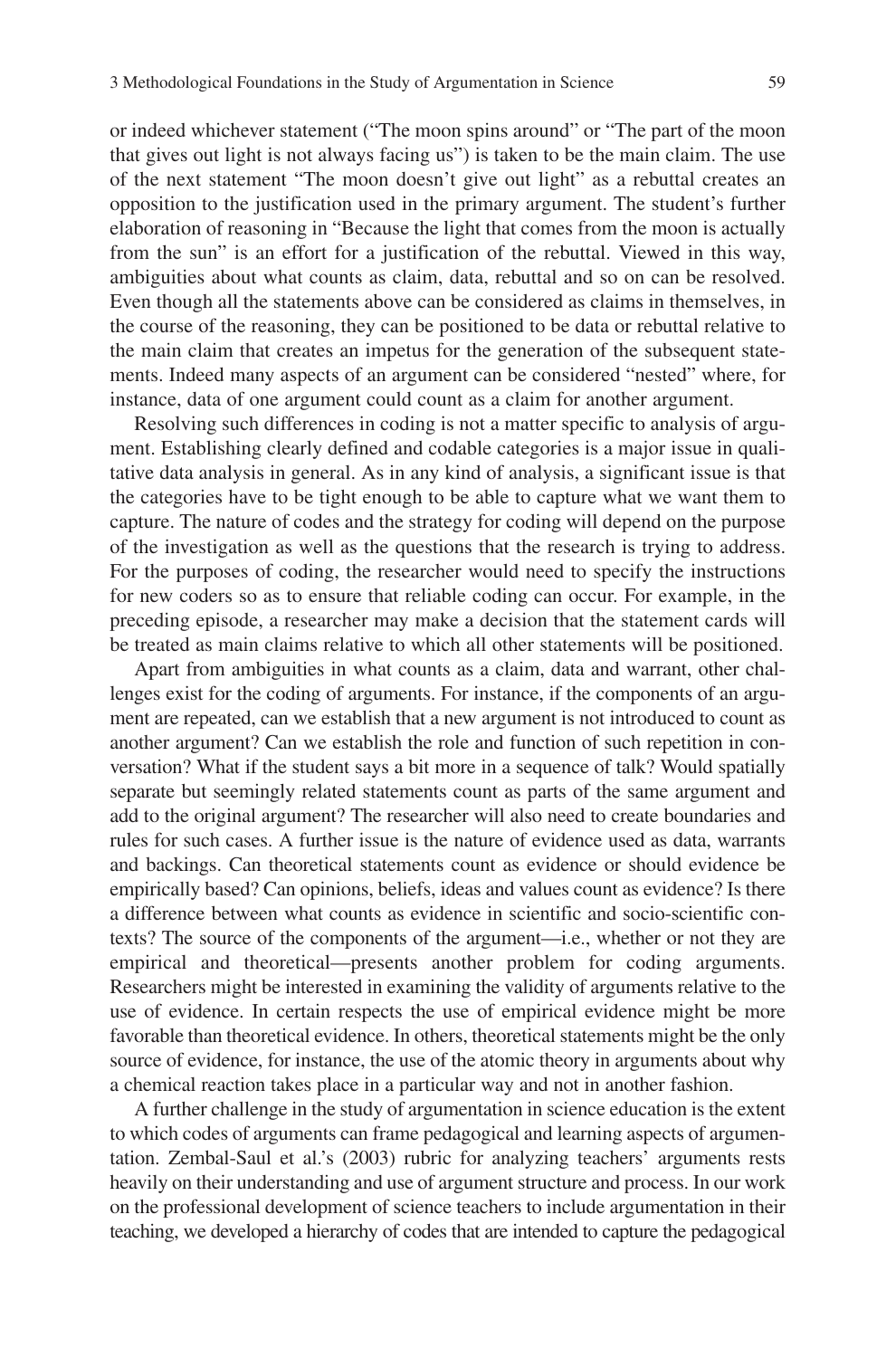strategies underlying argumentation episodes (Simon et al., 2006). The subsequent investigation was to identify how the teacher might be promoting the implementation and learning of such concepts. For example, playing the role of devil's advocate could be considered as a pedagogical strategy that promotes the use of justifications. In both of these example cases, concepts such as evidence, claim and justification—central to the definition of argument—guided the focus on the text for analysis. In other words, an implicit entry point into the transcripts to examine teaching behaviors was a definition of argument. It is difficult to imagine what other entry point or a guiding framework could be used for this purpose other than a definition of argument. The precise intention is to seek to understand the nature of argumentation be it from a pedagogical, learning or any other point of view. What this observation does point to is the significance of which definition of argument is being used for pedagogical purposes and how such a choice on argument can dictate the analysis sought beyond just a definition of argument.

## **Revisiting Toulmin: Contributions of Methodology to Knowledge in Science Education**

There is little doubt that Toulmin's seminal book *The Uses of Argument*, first published in 1958, has guided much research in science education. The preceding discussions provide evidence to this observation. I personally have been influenced by Toulmin's work for several years starting with the work we did in early 1990s in Pittsburgh schools on promoting scientific inquiry (Duschl, this book). Ever since, I made numerous attempts to contact Toulmin in the Department of Anthropology at the University of Southern California which have not yielded a response. I wanted to ask Toulmin himself what he thought about the way in which science educators have considered and adapted his work for educational purposes—a question that may be of interest to other researchers to pursue as well. Toulmin's model has been appropriated, adapted and extended by researchers not only in science education but also in the fields of speech communications, philosophy and artificial intelligence.

One issue of the journal *Argumentation* in 2005 brought together the best contemporary reflection in these fields on the Toulmin model and its current appropriation. The volume included 24 articles by 27 scholars from 10 countries. The papers extended or challenged Toulmin's ideas in ways that make fresh contributions to the theory of analyzing and evaluating arguments. Collectively, they represent the only comprehensive book-length study of the Toulmin model. They point the way to new developments in the theory of argument, including a typology of warrants, a comprehensive theory of defeaters, a rapprochement with formal logic, and a turn from propositions to speech acts as the constituents of argument.

As an illustration of his framework of argument, Toulmin (1958) discusses the claim that Harry is a British subject. The claim can be supported by the datum that Harry was born in Bermuda. That there is a connection at all between datum and claim is expressed by the warrant that a man born in Bermuda will generally be a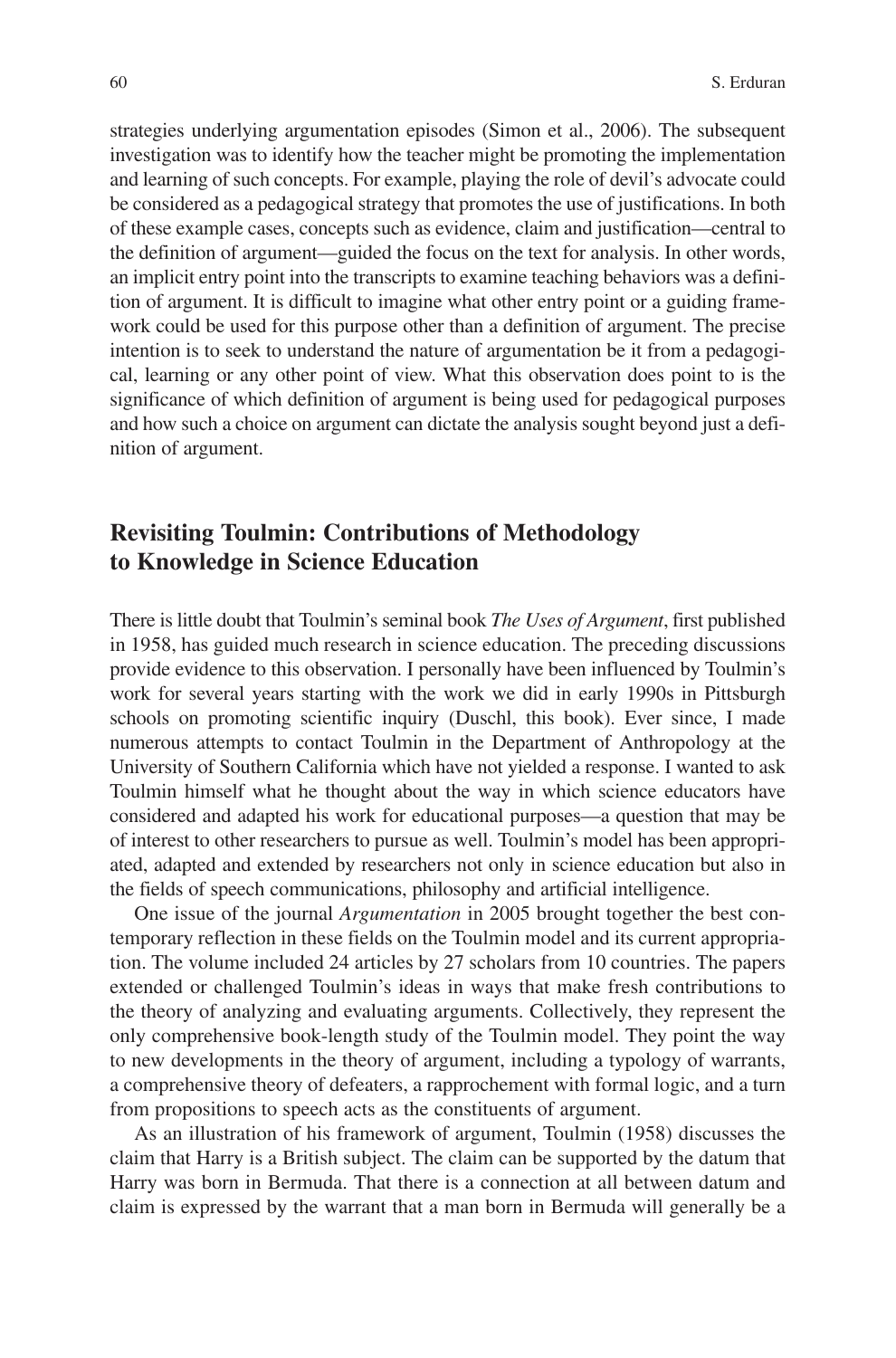British subject. In turn the warrant can be supported by the backing (that there are certain statutes and other legal provisions to that effect). The warrant does not have total justifying force, so the claim that Harry is a British subject must be qualified: it follows presumably. Moreover there are possible rebuttals, for instance when both his parents were aliens, or he has become a naturalized American.

Verheij (2005) argues that since the appearance of Toulmin's book, the following ideas have found increasing support in different research communities (under the direct influence of Toulmin or independently): (a) in argumentation, the warrants of arguments (in the sense of inference licenses) can be at issue and their backings can differ from domain to domain; (b) arguments can be subject to rebuttal in the sense that there can be conditions of exception; (c) arguments can have qualified conclusions. (d) other kinds of arguments than just those based on the standard logical quantifiers and connectives (for all x, for some x, not, and, or, etc.) need to be analyzed; (e) determining whether an argument is good or not involves substantive judgments and not only formal logic.

In the next sections, I will review some of the contributions of Toulmin's work to themes related to science education including expert–novice studies, problemsolving, scientific reasoning, and theoretical representations and frameworks. My purpose here is to provide some examples of how a theoretically informed definition of argument can yield methodological approaches, which in turn can contribute to knowledge in the field of science education.

#### *Contributions to Expert–Novice Studies and Problem-Solving*

Cognitive scientist James Voss (2005) regarded the application of the Toulmin model as a success in the sense of providing a tool that produced a reasonable structure to complex protocols thereby enabling the study of expert reasoning in different domains. Voss used Toulmin's framework in the analysis of verbal protocols obtained during the solving of ill-structured problems. The research Voss conducted involved experts on the Soviet Union indicating how they would improve the USSR's poor agricultural productivity. Each expert was asked to assume he or she was Head of the Soviet Ministry of Agriculture and was asked how agricultural productivity could be improved. Each person responded orally, thus providing a "think aloud" protocol, the account being tape-recorded. For the analysis the Toulmin model was extended in order to enable description of lines of argument found in protocols as long as 10 paragraphs.

Results included that (a) while the protocol was comprised of a large number of specific arguments, the analytical approach enabled the tracing of a solver's line of argument; (b) on occasion datum and backing were difficult to distinguish; (c) warrants essentially were not stated, although substantial backing was provided. However, as perhaps would be expected, the Toulmin model did not provide for delineation of components of the problem-solving process. A second analysis assuming a "higher level" problem-solving structure and a "lower level" argument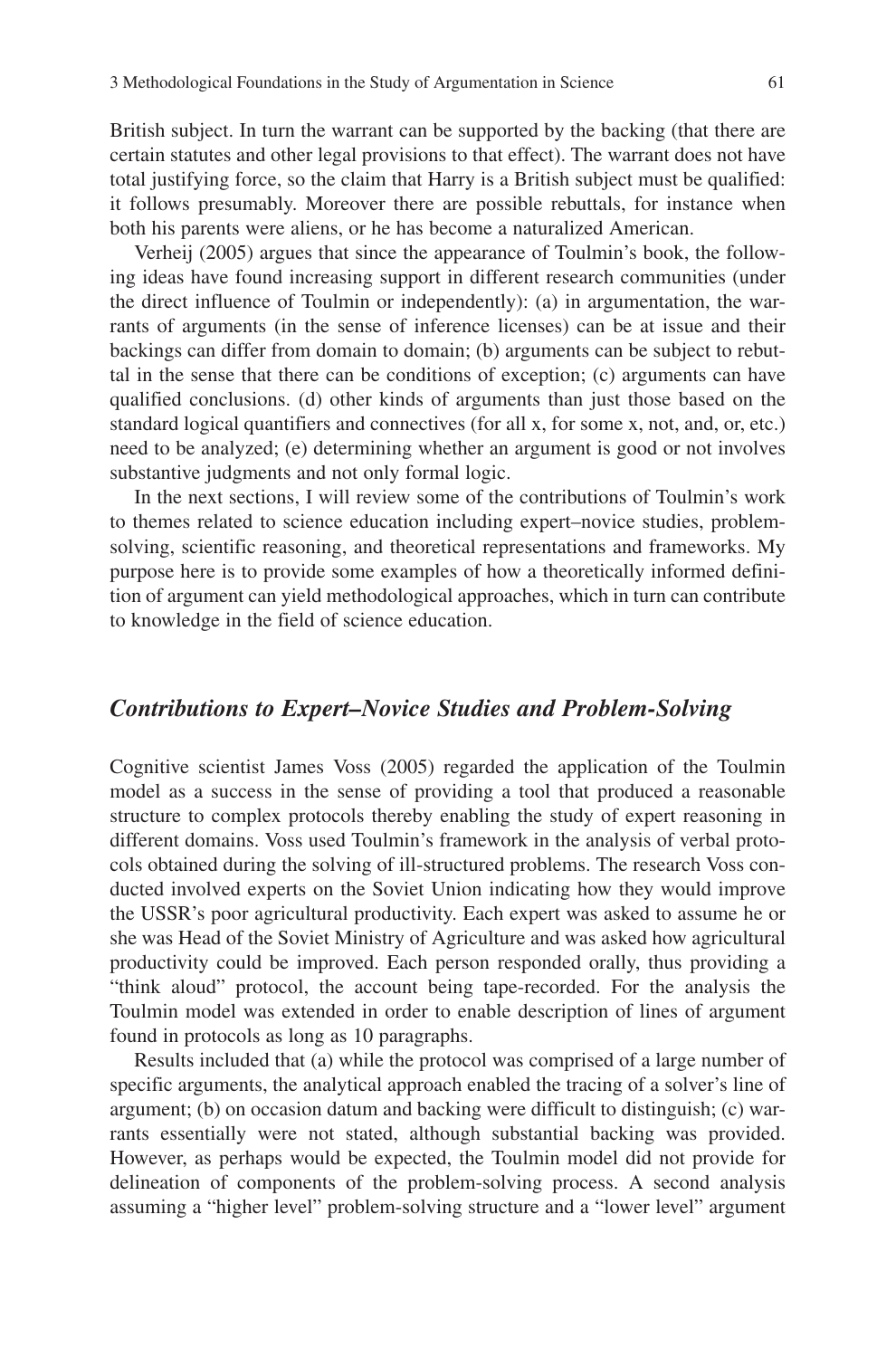structure produced an integrated problem-solving—argumentation structure depicting how reasoning is used in relation to particular task goals. Finally, at a more general level, problem-solving was considered as a classical rhetorical structure.

According to Voss what was especially gratifying was the reasonably clear lines of argument that were obtainable. Furthermore, the analysis led to other questions such as the nature of the protocol differences found not only among people of different knowledge but also among different experts. With respect to the actual coding of the protocols, Voss and colleagues experienced some difficulty determining whether a given statement was datum or backing, especially when a signal word such as "because" did not occur. A second finding was that, within their scoring system, the warrant of an argument was almost never stated. Following Toulmin (1958) as well as Hample (1977) and Govier (1987), statement of the warrant would make the argument logically valid. However someone who is solving a problem may only be interested in providing support for the claim and thus is concerned with backing, not deductive purity.

Voss indicates that the main shortcoming of the Toulmin model relates to the goal of studying solving ill-structured problems. While providing a means to isolate lines of argument, the Toulmin model did not provide information concerning the problem-solving process. One could of course argue that the Toulmin analysis was not designed for this purpose. Voss and colleagues did conduct a second analysis in an effort to enhance our understanding of the problem-solving process (Voss et al., 1983). They assumed the existence of a "higher level" problem-solving structure that included the elements of the previously described information processing model.

The protocol data were analyzed in relation to this structure, and the argument structure then became "lower level" with respect to the problem-solving structure. Moreover, two sets of operators were used in the analysis, one in reference to the problem solving structure and the other in relation to the reasoning or argument structure. The operators for the former were state constraint, state sub-problem, state solution, interpret problem statement, evaluate, and summarize. For the latter the operators were state argument, state assertion, state fact, present specific case, state reason, state outcome, compare and/or contrast, elaborate and/or clarify, state conclusion, and state qualifier. This analysis was of particular interest because it showed how specific arguments were employed in argument sequences or "nests of arguments" which in turn were employed in relation to higher-order problem-solving goal structures.

The contents of the problem-solving structure constitute an argument. In particular, the solver is faced with a question or problem and the representation phase essentially involves an analysis aimed at providing a statement of the cause(s) of that problem, with problem history often being part of this analysis. A solution is then proposed (usually experts prefer an overall solution whereas novices tend to list specific sub-problem solutions) and the remainder of the solution phase consists of justification of that solution. Thus, the solution is the claim, the datum consists of the causal factors, and the solution development constitutes backing. In agreement with Toulmin, this solving process places emphasis upon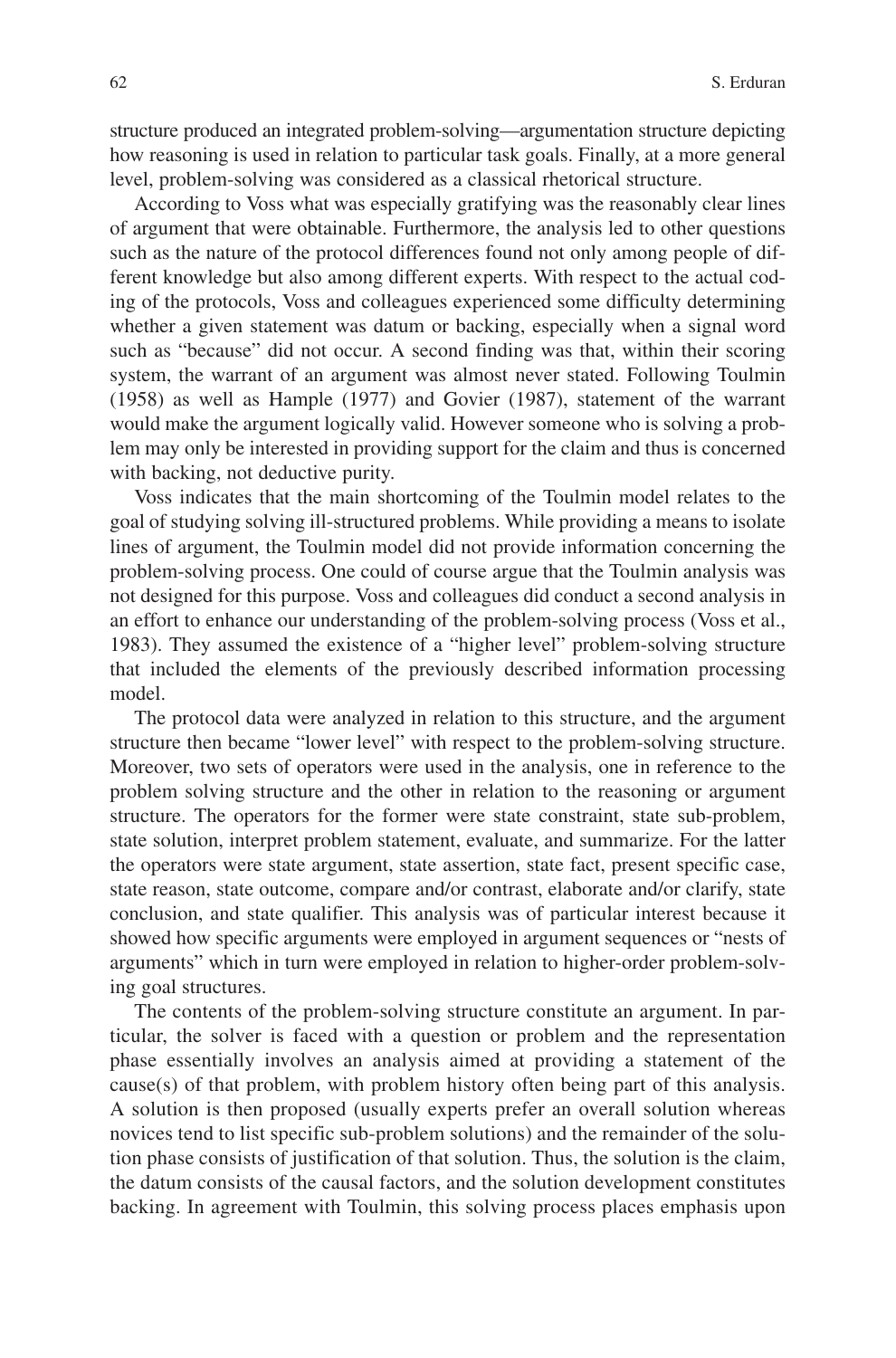justification (e.g., Van Eemeren et al., 1996). In the spirit of expert–novice studies, future analytical approaches will be enriched with foci on the development of expertise in science subject knowledge (e.g., Erduran, in press) and pedagogical content knowledge (e.g., Erduran & Dagher, in press). In other words, methodological frameworks that help investigate how science domain-specificity and levels of pedagogical competence relate to professional development will further contribute to the literature on expert–novice studies.

#### *Contributions to Scientific Reasoning*

A genuine and radical deviation from standard logic is required by Toulmin's notion of rebuttals although Toulmin hardly elaborates on the nature of rebuttals, a key reason why science educators such as ourselves (Erduran et al., 2004), for instance, have deviated from a formal definition of rebuttal in making TAP applicable for data analysis where rebuttals were involved.

As Toulmin puts it, rebuttals involve conditions of exception for the argument (Toulmin, 1958; p. 101). Apparently, for Toulmin, rebuttals can have several functions. For instance, rebuttals can "indicate circumstances in which the general authority of the warrant would have to be set aside" (p.101), but can also be (and for Toulmin apparently equivalently) "exceptional circumstances which might be capable of defeating or rebutting the warranted conclusion" (p. 101). On p. 102, he also speaks about the applicability of a warrant in connection with rebuttals. In other words, Toulmin speaks of the defeat (or rebutting) of the conclusion, of the applicability of the warrant and of the authority of the warrant, in a rather loose manner, without further distinction. Toulmin is unclear about the relation of these seemingly different situations. Here the three will be distinguished, in a way that naturally fits the reconstruction of the other elements of Toulmin's scheme above, as follows. If we look at the warrant–data–claim part of Toulmin's scheme there are five statements that can be argued against (Verheij, 2005):

- 1. The data D
- 2. The claim C
- 3. The warrant W
- 4. The associated conditional "If D, then C" that expresses the bridge from datum to claim.
- 5. The associated conditional "If W, then if D, then C" that expresses the bridge between warrant and the previous associated conditional.

Verheij (2005) argues that reasons against any of these statements can be seen as a kind of rebuttal of an argument that consists of warrant, data and claim (Fig. 3.2).

The first three are straightforward, and are clearly different. An argument against the datum that Harry was born in Bermuda (for instance by claiming that Harry was born in London) differs from an argument against the claim that Harry is a British subject (for instance by claiming that Harry has become a naturalized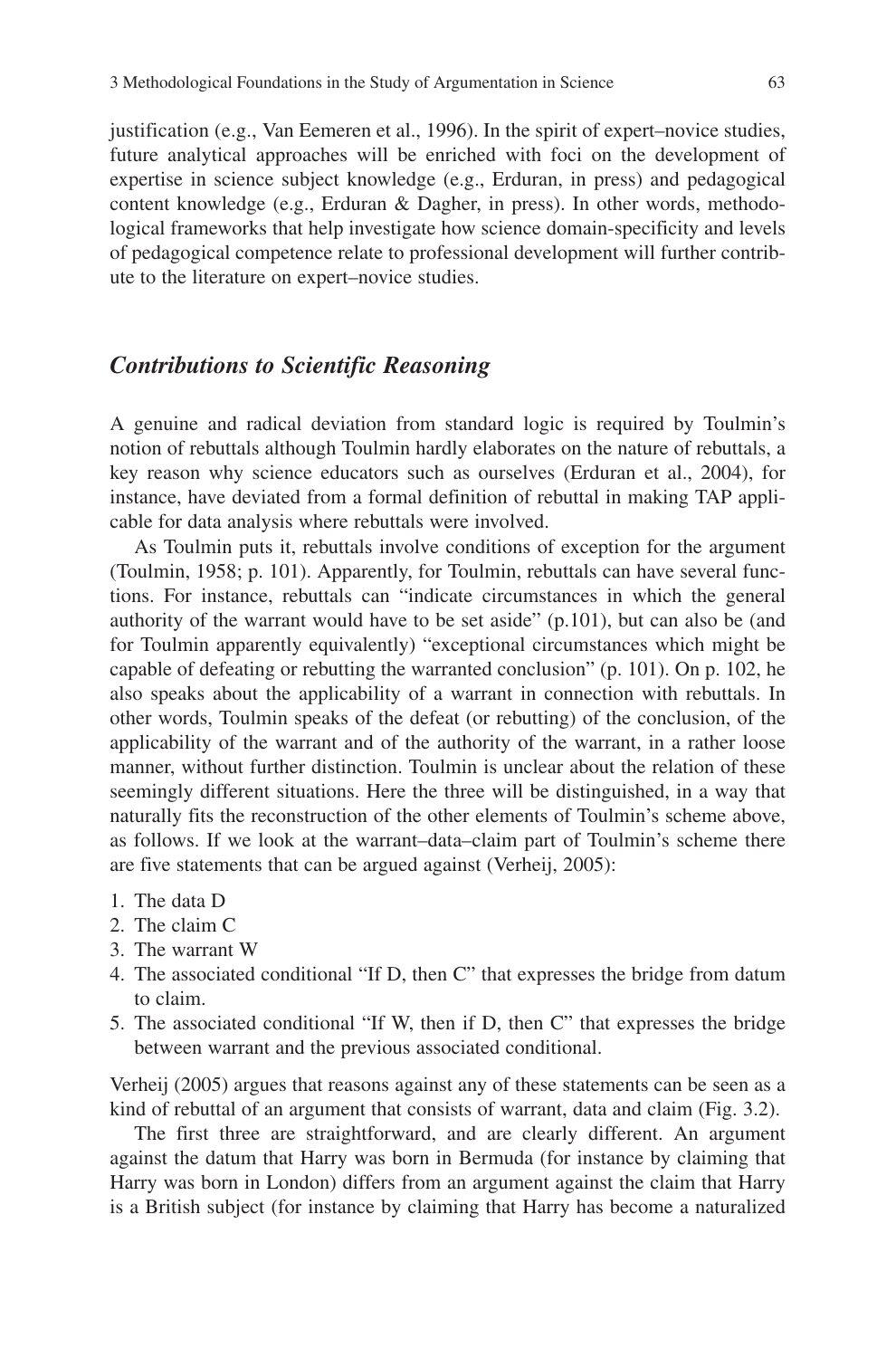

**Fig. 3.2** Types of rebuttals (Verheij, 2005)

American) and from an argument against the warrant that a man born in Bermuda will generally be a British subject (for instance by claiming that those born in Bermuda are normally French). An argument against the fourth kind of statement (the first associated conditional) can be regarded as an attack on the connection between data and claim.

Such attacks have been characterized as "undercutting defeaters" by Pollock (1987). Harry having become a naturalized American could be an argument against the connection between Harry being born in Bermuda and Harry being a British subject. An argument against the fifth kind of statement can be regarded as an attack against the warrant's applicability: normally the warrant can justify the conditional that connects data and claim, but since there is a rebuttal, the warrant does not apply. In other words, when the associated conditional if W, then if D, then C, is not justified, the warrant, which normally gives rise to a bridge between data of type D and claim of type C, does not give rise to such a bridge for the actual data D and claim C at hand. For instance, Harry's parents both being aliens could well be an argument against the applicability of the warrant that a man born in Bermuda will generally be a British subject.

The three situations to which Toulmin attaches the term rebuttal (defeat of the conclusion, of the applicability of the warrant and of the authority of the warrant) are among these five kinds of rebuttals (the second, fifth and third, respectively). The other two kinds of rebuttals of a warrant–data–claim argument (i.e., the first and fourth kind) are apparently not mentioned by Toulmin (Verheij, 2005). Despite the limitations of Toulmin's framing of rebuttals, his outline of the role of rebuttals as well as the subsequent criticisms of his work in this respect have paved the way to establishing more dialogical patterns in classroom conversations in the science classroom. In our own work (Erduran et al., 2004) we designed a methodological approach where rebuttals were used as an indicator of improved reasoning (Table 3.1). Conversation with rebuttals, are, however, of better quality than those without given that individuals who engage in talk without rebuttals remain epistemologically unchallenged. The reasons for their belief are not questioned and are simply opposed by a counterclaim that may be more or less persuasive but is not a substantive challenge to the original claim. At its worst, such arguments are reducible simply to the enunciation of contrasting belief systems.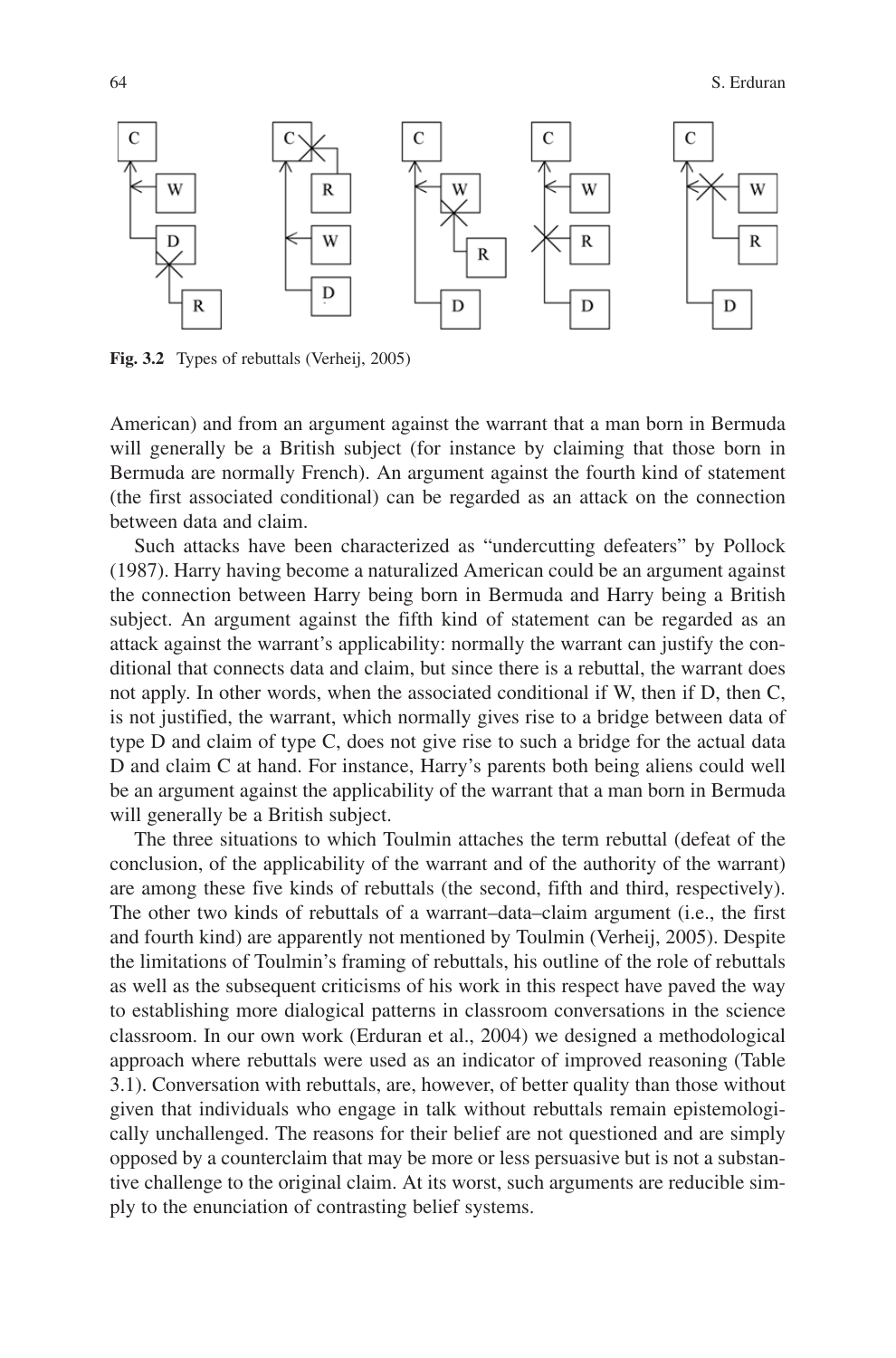For instance, given that beliefs rely on justifications using data and warrants, a confrontation between a creationist and a Darwinist without any attempt to rebut the data or the warrants of the other would have no potential to change the ideas and thinking of either (Erduran et al., 2004). Only arguments, which rebut these components of argument can ever undermine the belief of another. Oppositional episodes without rebuttals, therefore, have the potential to continue forever with no change of mind or evaluation of the quality of the substance of an argument. Thus, arguments with rebuttals are an essential element of better quality arguments and demonstrate a higher level capability with argumentation. Furthermore, rebuttals can also be considered as a measure of conversational engagement. In other words, if one of the goals of promoting argumentation in science lessons is to engage learners in dialogical conversation where they can not only substantiate their claims but also refute others' with evidence, then the presence of rebuttals in conversation can act as an indicator of sustained engagement in argumentation discourse.

#### *Contributions to Theoretical Representations and Frameworks*

The analysis of arguments is often hard, not only for researchers but also for students and teachers. It is no surprise that for a technology-based task, one of my student teachers used a picture of me and sent me to space in an astronaut suit, labeling the photograph "in space, no-one can hear you argue!" A variety of tools and techniques have emerged from the theory of argumentation and critical thinking pedagogy that aim to help in the task of analysis (Reed & Rowe, 2005). Our work with pre-service science teachers (e.g., Erduran, 2006; Erduran et al., 2006) has led to the production of support tools including writing frames which help structure as well as evaluate arguments. One of the most common and intuitive of these tools is diagramming, by which the abstract form of an argument can be identified and seen at a glance, and according to which it is then possible to analyze more closely the relationships between an argument parts, for example Figs. 3.1 and 3.2. The utility of argument diagramming is seen in its almost universal adoption in the teaching of critical thinking and argumentation skills, as well as its deployment in various practical tools employed where complex argumentation is used as part of professional discourse. There is a wide range of diagramming techniques, some very general, some tailored to particular domains, for instance ARGUMED (Verheij, 2003a) and DEFLOG (Verheij, 2003b) systems.

A key technique used in various pedagogic and professional applications of argumentation theory is the "box-and-arrow" approach of identifying atomic components of an argument, and then indicating links between them with arrows. One of the first proponents of the approach in a pedagogic context was Beardsley (1950), and little has changed since then. In addition to identifying relationships of support between atoms in an argument, Reed and Rowe (2005) observe that the scheme has become refined to also identify four distinct ways in which compounds can be formed: as serial argument (in which one statement supports another, which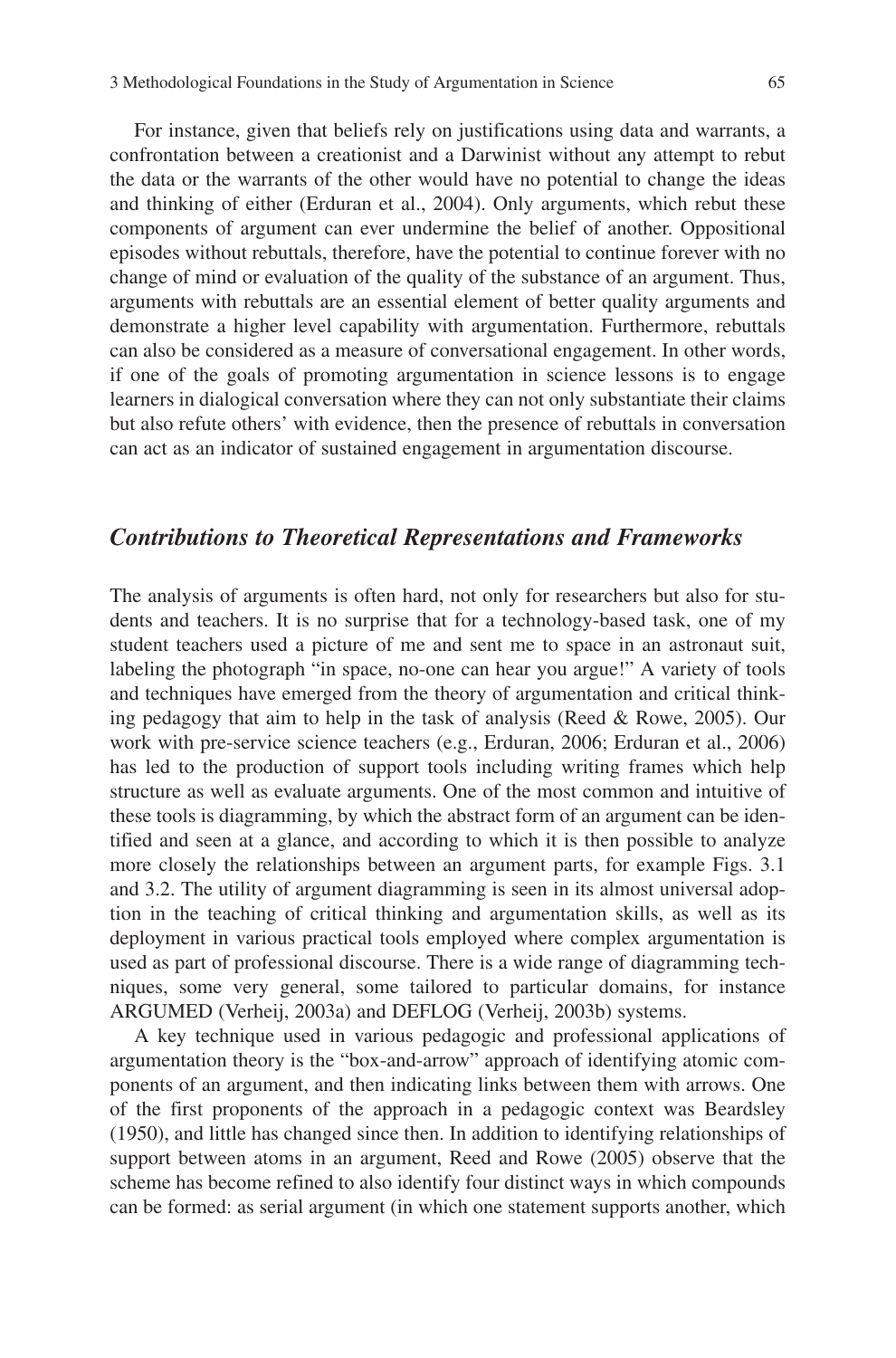in turn supports a third); convergent argument (in which two or more statements independently support a third); linked argument (in which two or more statements jointly support a third) and divergent argument (in which two or more statements are supported by a third).

Complex argumentation (including verbal and written argumentation) can be constructed through arbitrarily complex combinations of these forms. Rather than viewing arguments as essentially just more or less complex binary relationships of support, Toulmin framed arguments as six-part complexes, comprising the Data, Warrant, Claim, Backing, Rebuttal, Qualifier. Though the starting point was jurisprudential, the resulting theory and its subsequent application are very general, and a Toulmin-style approach, including diagrams of argument components, is widespread in the literature including science education literature (e.g., Jiménez-Aleixandre et al., 2000; Simon et al., 2006). An important observation is that whatever the theoretical framework, be it Toulmin's or another author's, diagramming is much more than just ways of drawing pictures. Diagramming embodies many theoretical assumptions and conclusions, and works as a way of summarizing and applying substantial theories as practical tools that are simple and easy to understand.

#### **Concluding Remarks**

In this chapter I presented an overview of some methodological approaches in the study of argumentation in science classrooms. My review raises more questions than it provides answers. Some of the key challenges of qualitative research methods including the definition of the unit of analysis, and reliability and boundary markers within verbal as well as written data apply to argumentation analysis too. In this sense, the difficulties that science educators have experienced in applying Toulmin's framework to classroom conversations are not unique to Toulmin's framework as it is often claimed (e.g., Duschl, this book; Kelly & Takao, 2002). An analytical tool derived from whatever theoretical or grounded framework will have its limitations in application, and it will not answer many questions. The case of the difficulties researchers have experienced in the application of Toulmin's work in science education, in my view, is more representative of underspecification of the boundary markers that generate coding tools rather than an inherently limited feature of the framework itself. I have chosen to concentrate on Toulmin's work as an example to illustrate how his work has contributed to both the methodology and theory of knowledge in science education. My choice of Toulmin's framework is based on the observation that it has guided and influenced many researchers in the field. While other frameworks such as the work of Walton (1996) remain promising as methodological tools (Duschl, this book), there is not substantial work at the present time to warrant and attribute their contribution to methodology in the study of school science argumentation.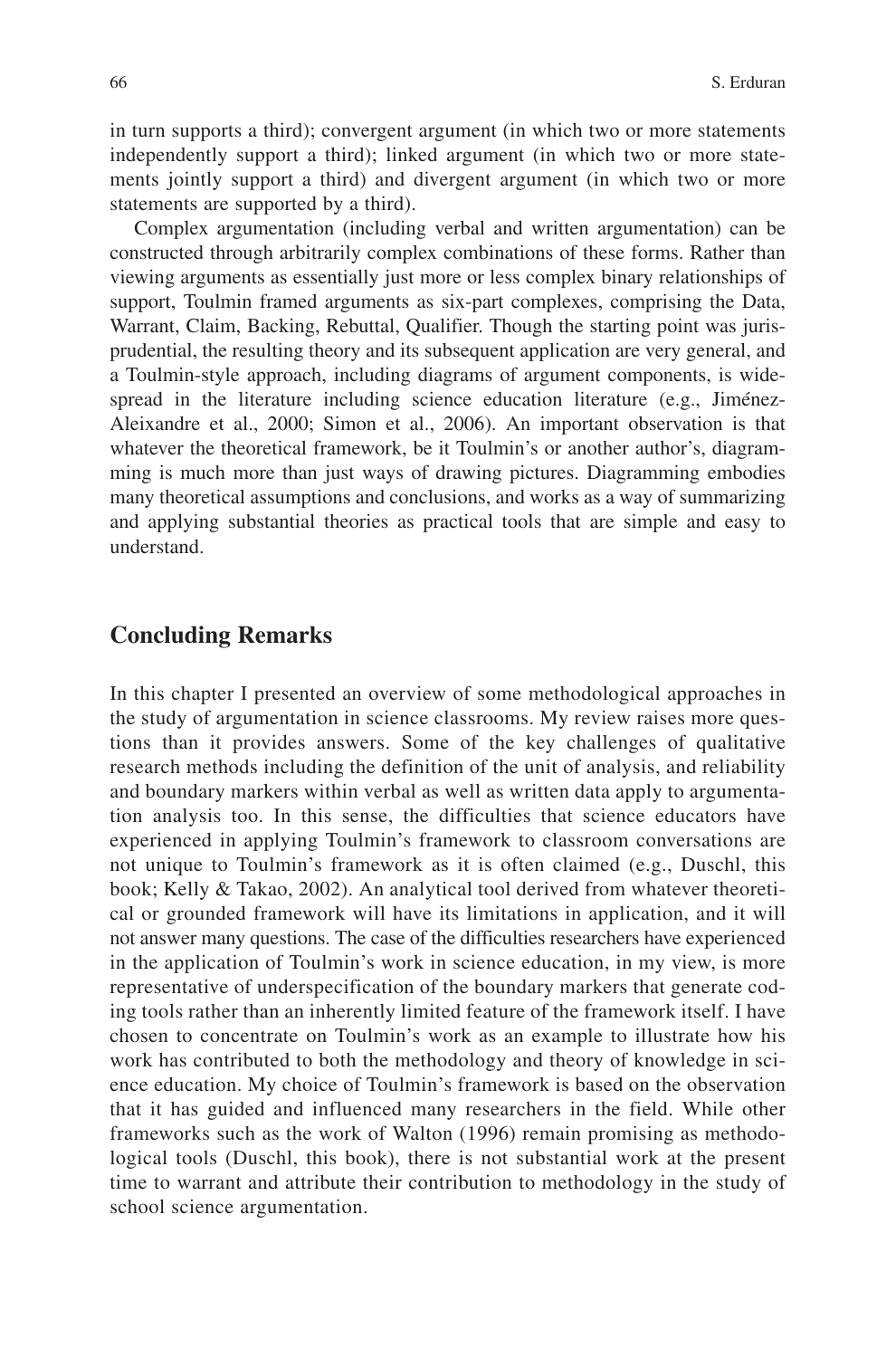Many methodological challenges remain in addressing aspects of argumentation in the classroom that are understudied. In our work (Simon et al., 2006) we generated a preliminary typology for the classification of pedagogical strategies in the teaching of argumentation. Extension of our results to more definitive pedagogical models will necessitate the development of new tools of analysis of teaching. Extending the analysis of argumentation from verbal to more multimodal contexts where other representations (including gestures) can be regarded as components of argument also promises a fruitful territory for methodological studies. Likewise methodologies will need to be developed to be sensitive enough to capture issues at different levels of education including primary, secondary and tertiary students' and teachers' argumentation.

A significant gap in the literature concerns those aspects of the complex classroom environments including the sociological, political and psychological structures and processes that mediate argumentation in school science. Interdisciplinary investigations using science studies approaches (e.g., Duschl et al., 2006) promise a fruitful territory where new methodological approaches can be generated. It is noteworthy, however, that in the true spirit of argumentation, methodological questions will continue to challenge our understanding of teaching and learning processes thereby offering the potential to contribute to knowledge in science education.

**Acknowledgments** I would like to thank Douglas Clark, Merce Garcia-Mila, María Pilar Aleixandre-Jiménez and William Sandoval for feedback on this chapter. Data from Erduran et al. (2004) were from a project supported by the UK Economic and Social Research Council grant number R000237915.

### **References**

- Bazerman, C. (1988). Shaping written knowledge: The genre and activity of the experimental article in science. Madison, WI: University of Wisconsin Press.
- Beardsley, M. C. (1950). Practical logic. Englewood Cliffs, NJ: Prentice-Hall.
- Castells, M., Enciso, J., Cerveró, J. M., López, P., & Cabellos, M. (2007). What can we learn from a study of argumentation in the students' answers and group discussion to open physics' problems? In R. Pinto & D. Couso (Eds.), Contributions from science education research. Dordrecht, The Netherlands: Springer.
- Chinn, C. A., & Anderson, R. C. (1998). The structure of discussions that promote reasoning. Teachers College Record, 100(2), 315–368.
- Clark, D., Sampson, V., Weinberger, A., & Erkens, G. (in press). Analytic frameworks for assessing dialogic argumentation in online learning environments. Educational Psychology Review.
- Duschl, R., Erduran, S., Grandy, R., & Rudolph, J. (2006). Guest editorial. Science Studies and Science Education, 90(6), 961–964.
- Duschl, R., Ellenbogen, K., & Erduran, S. (1999). Understanding dialogic argumentation among middle school science students. Paper presented at the annual meeting of the American Educational Research Association, Montreal, April 1999.
- Erduran, S. (in press). Breaking the law: Promoting domain-specificity in chemical education in the context of arguing about the Periodic Law. Foundations of Chemistry.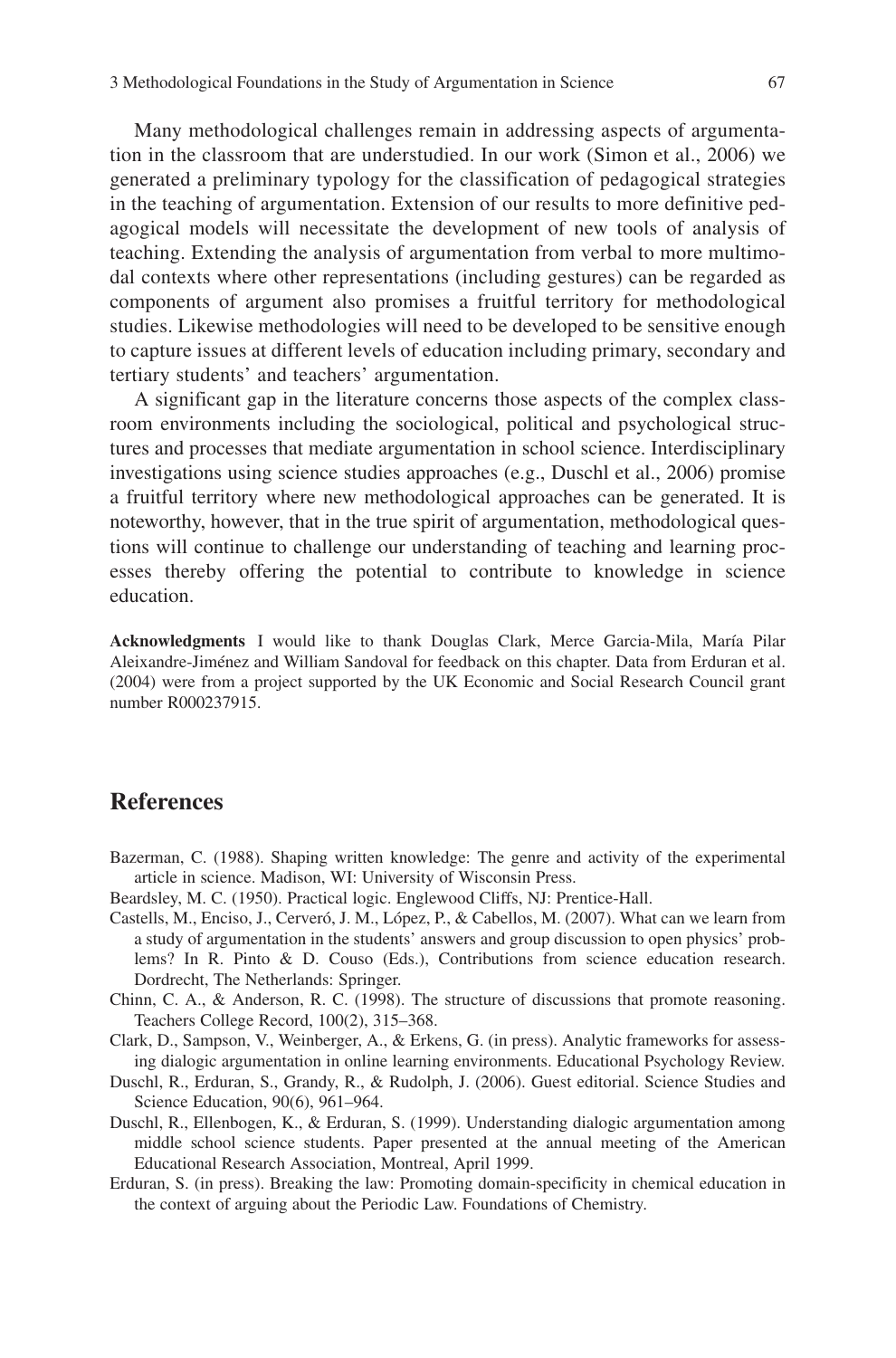- Erduran, S., & Dagher, Z. (2007). Exemplary teaching of argumentation: A case study of two middle school science teachers. In R. Pinto & D. Couso (Eds.), Contributions of Science Education Research. Dordrecht, The Netherlands: Springer
- Erduran, S. (2006). Promoting ideas, evidence and argument in initial teacher training. School Science Review, 87(321), 45–50.
- Erduran, S., Ardac, D., & Yakmaci-Guzel, B. (2006). Learning to teach argumentation: Case studies of pre-service secondary science teachers. Eurasia Journal of Mathematics, Science and Technology Education, 2(2), 1–14.
- Erduran, S., Simon, S., & Osborne, J. (2004). TAping into argumentation: Developments in the application of Toulmin's argument pattern for studying science discourse. Science Education, 88, 915–933.
- Eemeren, F. H., Grootendorst, R., & Snoeck Henkemans, F. (1996). Fundamentals of Argumentation Theory, Mahwah, NJ: Lawrence Erlbaum.
- Govier, T. C. (1987). Problems in argument analysis and evaluation. Providence, RI: Foris.
- Hample, D. (1977). The Toulmin model and the syllogism. Journal of the American Forensic Association, 14, 1–9.
- Hogan, K., & Maglienti, M. (2001). Comparing the epistemological underpinnings of students' and scientists' reasoning about conclusions. Journal of Research in Science Teaching, 38(6), 663–687.
- Jiménez-Aleixandre M.P., & Pereiro Muñoz, C. (2005). Argument construction and change when working on a real environmental problem. In K. Boersma, M. Goedhart, O. De Jong, & H. Eijkelhof (Eds.), Research and the quality of Science Education (pp. 419–431). Dordrecht, The Netherlands: Springer.
- Jiménez-Aleixandre, M. P., Bugallo Rodríguez, A., & Duschl, R. A. (2000). "Doing the lesson" or "doing science": Argument in high school genetics. Science Education, 84(6), 757–792.
- Kelly, G.J., Chen, C., & Crawford, T. (1998). Methodological considerations for studying science-in-the-making in educational settings. Research in Science Education, 28(1), 23–50.
- Kelly, G., Drucker, S., & Chen, K. (1998). Students' reasoning about electricity: Combining performance assessment with argumentation analysis. International Journal of Science Education, 20(7), 849–871.
- Kuhn, D. (1991). The skills of argument. Cambridge: Cambridge University Press.
- Latour, B. (1987). Science in action: How to follow scientists and engineers through society. Cambridge, MA: Harvard University Press.
- Lawson, A. (2003). The nature and development of hypothetico-predictive argumentation with implications for science teaching. International Journal of Science Education, 25(11), 1387–1408.
- Loui, R. P. (2005). A citation-based reflection on Toulmin and argument. Argumentation, 19, 259–266.
- Loucks-Horsley, S., Hewson, P., Love, N., & Stiles, K. E. (1998). Designing professional development for teachers of science and mathematics. Thousand Oaks, CA: Corwin Press.
- Maloney, J., & Simon, S. (2006). Mapping children's discussions of evidence in science to assess collaboration and argumentation. International Journal of Science Education, 28(15), 1817–1841.
- Marquez, C., Izquierdo, M., & Espinet, M. (2006). Multimodal science teachers' discourse in modeling the water cycle, Science Education, 90 (2), 202–226.
- Means, L.M., & Voss, J.F. (1996). Who reasons well? Two studies of informal reasoning among children of different grade, ability and knowledge levels. Cognition and Instruction, 14(2), 139–178.
- Piccinini, C. L., & Martins, I. (2005). Comunicação Multimodal na sala de aula de Ciências. Ensaio Pesquisa em Educação em Ciências, 6(1), 1–14.
- Pollock, J. L. (1987). Defeasible reasoning. Cognitive Science, 11, 481–518.
- Reed, D., & Rowe, G. (2005). Translating Toulmin diagrams: Theory neutrality in argument representation. Argumentation, 19, 267–286.